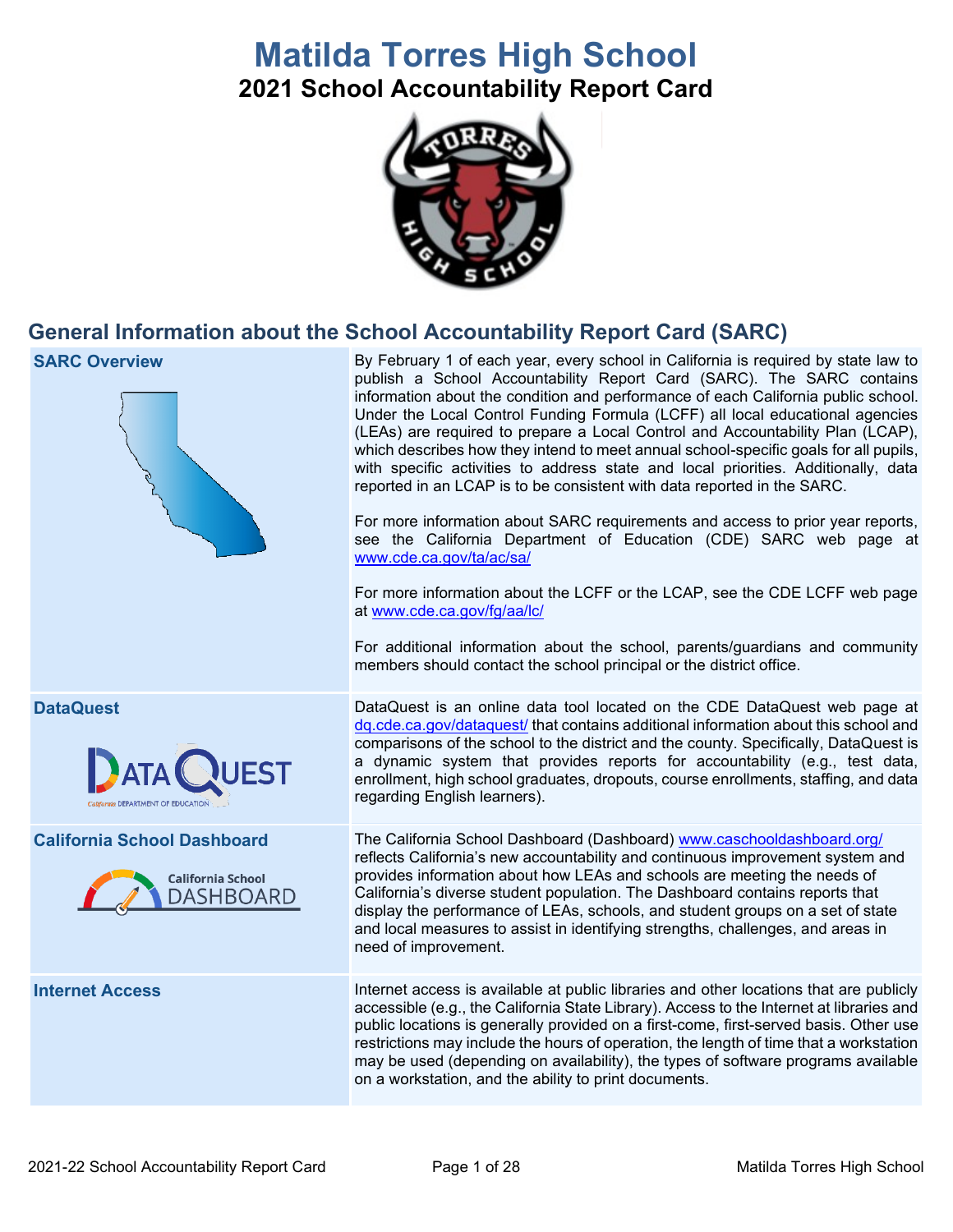#### **2021-22 School Contact Information**

| <b>School Name</b>                       | Matilda Torres High School     |  |
|------------------------------------------|--------------------------------|--|
| <b>Street</b>                            | 16645 Rd 26                    |  |
| City, State, Zip                         | Madera                         |  |
| <b>Phone Number</b>                      | (559) 416-5909                 |  |
| <b>Principal</b>                         | Sabrina Rodriquez              |  |
| <b>Email Address</b>                     | sabrinarodriquez@maderausd.org |  |
| <b>School Website</b>                    | https://torres.maderausd.org/  |  |
| <b>County-District-School (CDS) Code</b> | 20652430139691                 |  |

| 2021-22 District Contact Information |                                |  |
|--------------------------------------|--------------------------------|--|
| <b>District Name</b>                 | Madera Unified School District |  |
| <b>Phone Number</b>                  | 559.675.4500                   |  |
| Superintendent                       | Todd Lile                      |  |
| <b>Email Address</b>                 | toddlile@maderausd.org         |  |
| <b>District Website Address</b>      | www.madera.k12.ca.us           |  |

#### **2021-22 School Overview**

Mission Statement: (Purpose)

To inspire responsible college and career ready citizens who value the importance of academic and personal achievement, so that they become productive members of our community.

Vision Statement: (Beliefs & Core Values)

Torres High School students and staff alike will espouse the We are T.O.R.O.S. (Trustworthy, Optimistic, Resilient, Openminded, and Selfless) beliefs.

Trustworthy: Toros are honest. They can be trusted to make the right decisions even when no one else is watching. Optimistic: Toros are hopeful and confident. They look for the positive when they are faced with a challenge, or when things do not go their way. They learn from their mistakes.

Resilience: Toros are strong. They are able to overcome any obstacle that comes their way be it in the classroom, on the field, court, or in life!

Open-minded: Toros are open to new ideas. They embrace diversity, and are willing to listen to different perspectives. They have a positive attitude and appreciate differences in people.

Selfless: Toros are kind and compassionate. They look for ways to give back to their campus and community. They encourage others to do their best, and are respectful of each other's feelings, needs, and space. They work to put the needs of others before themselves. They strive to be like our school namesake, former MUSD counselor, Matilda Torres.

Schoolwide Learner Outcomes:

All students at Torres High School, upon graduating, will demonstrate proficiency in the following schoolwide learner outcomes:

THINK critically and creatively to solve problems. COLLABORATE with others to achieve more together. ADAPT to new challenges by reflecting and growing. COMMUNICATE effectively in multiple mediums, languages, and settings. PRODUCE quality work, through initiative, self-direction, and perseverance. CONTRIBUTE to the success of the community and world. School Profile

Matilda Torres High School opened this year, in August 2020, enrolling 906 freshmen and sophomores, and will expand by one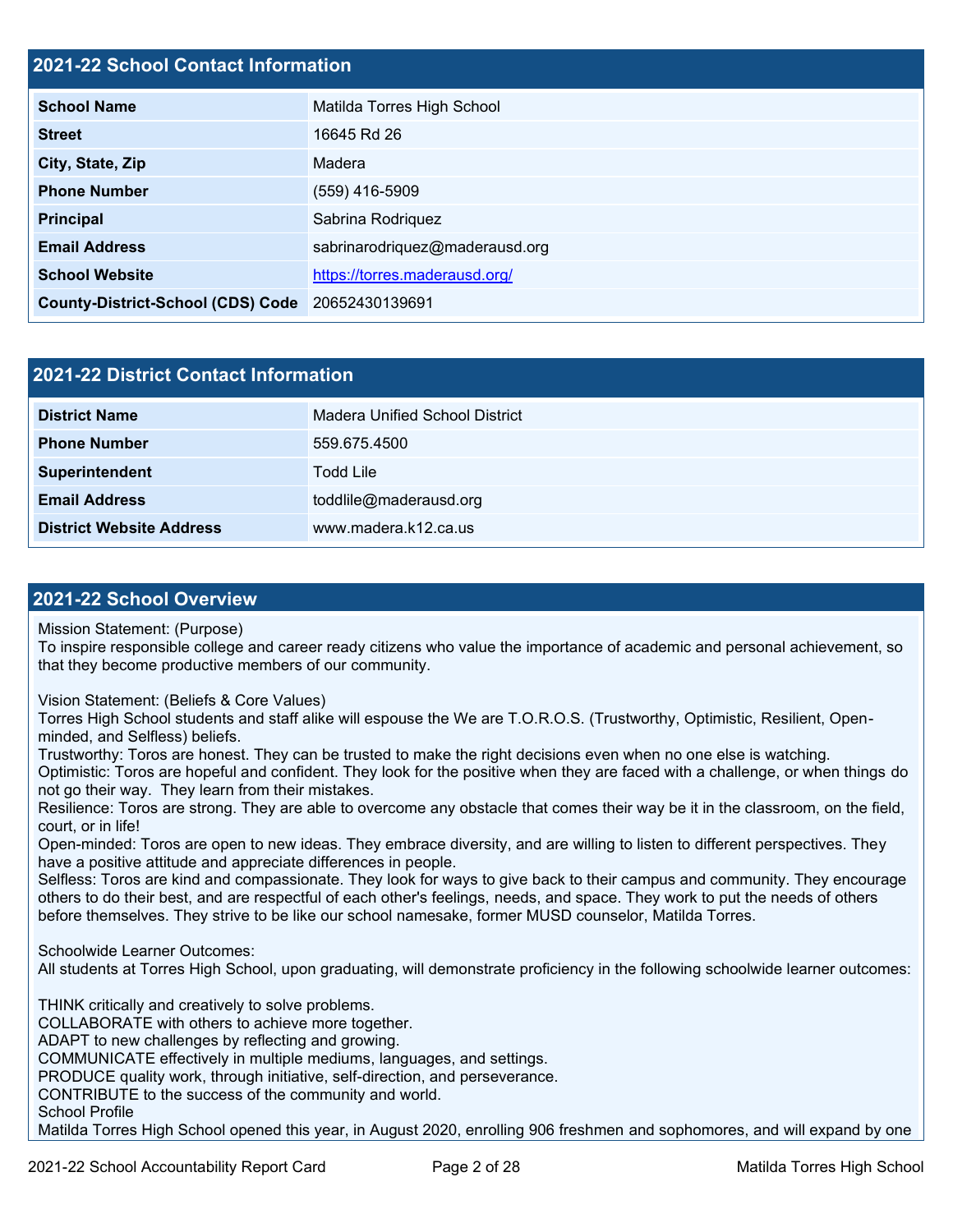#### **2021-22 School Overview**

grade level per year until reaching its target enrollment of 2,000 students in 2022. In addition to serving our students and families, THS also provides integrated services to students and families of its eight feeder schools. In total, more than 5,400 students and their families may access THS services, which include integrated health services delivered through our Student Based Health Center, our mobile health center, and supplemental mental health services delivered in partnership with Madera County Behavioral Health Services as well as our family engagement, educational, and referral services delivered through the THS Parent Resource Center.

Matilda Torres High School was named after a beloved educator who served as both a teacher and counselor for over 25 years in Madera Unified School District. Matilda Torres was known as a tremendous student and community advocate. She was a champion for students and she wholeheartedly embraced the philosophy that all students can achieve at high levels. Mrs. Torres loved her students and built relationships with them that transformed their lives. As a result of her relentless love and her impact on our community, the Madera Board of Trustees proudly named our newest comprehensive high school after this remarkable woman in an effort to honor her.

Our new high school is housed on a rural 57 acre development at the corner of Road 26 and Martin Street. This location was strategically chosen to reduce travel time and traffic congestion throughout town. The passage of bond Measure G provided evidence of the overwhelming community support behind the development of our new high school. Torres High School's modern campus intends to deliver on its commitment to provide 21st century facilities that ensure all students are college and career ready. The school design blends modern architectural concepts, offers flexible learning spaces, and an inspiring atmosphere. Design elements were made collaboratively with input from industry partners, experts, and educators. Classrooms were designed for flexible seating arrangements that facilitate the use of technology and interactive learning. The campus features modern amenities including a gymnasium, an Olympic-sized pool, a performing arts center, a multipurpose stadium equipped with a track and field, baseball fields, softball fields, and tennis courts. In partnership with Camarena Health, the campus also houses a school-based medical health center to meet student and staff healthcare needs. THS also offers a variety of career pathway opportunities for students that provide potential for college credit, meet "a-g" requirements, and even afford students industry recognized certifications. Our Career Technical Education (CTE) programs include Arts, Media, and Entertainment, Business & Finance, Education & Child Development, Health Science, Hospitality, Tourism & Recreation, Information & Communication Technology, Marketing Sales & Service, and Public Services as well as a pathway for Engineering & Manufacturing which is also home to MadTown 1323–Madera's World Champion Robotics program.

THS has a current staff of 42 teachers, 24 classified support staff members, 3 counselors, an activities director, an athletic director, 1 school psychologist, 2 vice principals and a principal. We are currently in a distance learning model that still follows a traditional calendar that operates on a 6-period class schedule in a block setting. All teachers are scheduled to have prep time with their same subject area instructors which allows them an opportunity to collaboratively plan instructional lessons, analyze data, and explore professional development opportunities with their subject area colleagues. Additionally, during Wednesday (while in Distance Learning) all staff have time reserved to offer intervention opportunities to students and office hours for families. Every Wednesday, 90 minutes are set aside for schoolwide professional development and professional learning community opportunities.

Additionally, THS provides all our special education students fair and appropriate educational opportunities in the least restrictive environment. All special education teachers teach grade level standards. At THS, our special education teachers plan collaboratively with their subject area colleagues. Special education teachers either teach self-contained classes to students with disabilities, or teach in a collaborative setting with a general education teacher. Students with severe cognitive disabilities in grades 9-12, who will not receive a regular high school diploma, are taught Core Content Connectors that are based on the Common Core State Standards.

Furthermore, all faculty are credentialed to teach a diverse population. All faculty provide integrated English Language Development support services to students. Additionally, designated English Language Development (ELD) support is provided by our English teachers. English Language Learners (ELLs) are grouped by language proficiency to receive additional instructional time through leveled ELD courses in an extended effort to support their language acquisition. All ELD courses focus on the 5 domains of language (speaking, listening, reading, writing, and thinking) and the English Language Development standards. ELL students are able to reclassify once they meet the district reclassification criteria which includes multiple measures. Many of our ELL students may also attain the recognition of the State Seal of Biliteracy on their high school transcripts if they can demonstrate proficiency as outlined by shared district criteria.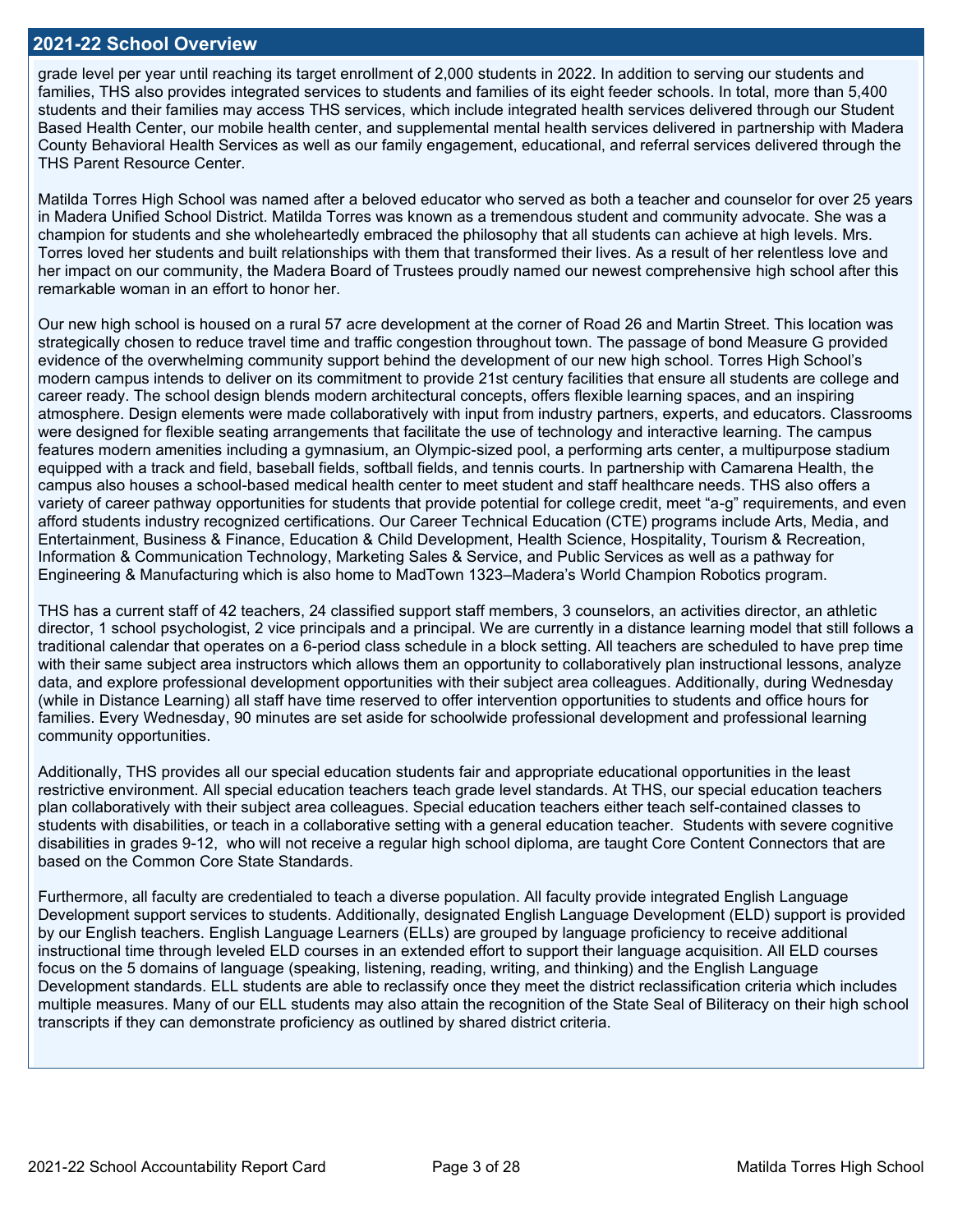## **About this School**

| 2020-21 Student Enrollment by Grade Level |                           |  |  |
|-------------------------------------------|---------------------------|--|--|
| <b>Grade Level</b>                        | <b>Number of Students</b> |  |  |
| Grade 9                                   | 571                       |  |  |
| Grade 10                                  | 359                       |  |  |
| <b>Total Enrollment</b>                   | 930                       |  |  |

### **2020-21 Student Enrollment by Student Group**

| <b>Student Group</b>                   | <b>Percent of Total Enrollment</b> |
|----------------------------------------|------------------------------------|
| American Indian or Alaska Native       | 0.8                                |
| Asian                                  | 0.4                                |
| <b>Black or African American</b>       | 0.6                                |
| <b>Filipino</b>                        | 0.3                                |
| <b>Hispanic or Latino</b>              | 92.3                               |
| <b>Two or More Races</b>               | 0.3                                |
| <b>White</b>                           | 5.1                                |
| <b>English Learners</b>                | 16.7                               |
| <b>Foster Youth</b>                    | 0.9                                |
| <b>Homeless</b>                        | 1.6                                |
| <b>Socioeconomically Disadvantaged</b> | 92.6                               |
| <b>Students with Disabilities</b>      | 10.3                               |

## **A. Conditions of Learning State Priority: Basic**

The SARC provides the following information relevant to the State priority: Basic (Priority 1):

- Degree to which teachers are appropriately assigned and fully credentialed in the subject area and for the pupils they are teaching;
- Pupils have access to standards-aligned instructional materials; and
- School facilities are maintained in good repair

Note: For more information refer to the Updated Teacher Equity Definitions web page at<https://www.cde.ca.gov/pd/ee/teacherequitydefinitions.asp>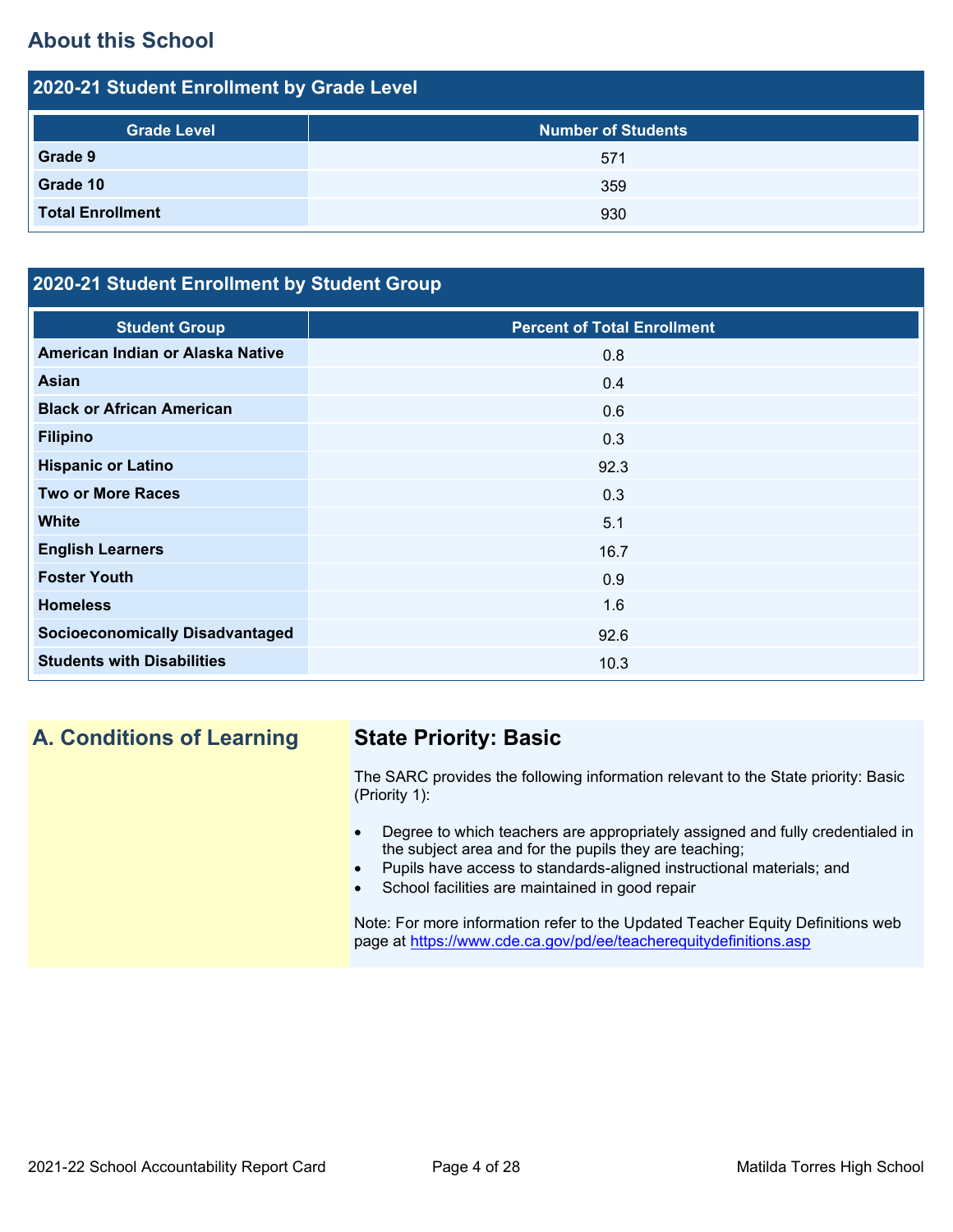| <b>2019-20 Teacher Preparation and Placement</b>                                                |         |  |  |
|-------------------------------------------------------------------------------------------------|---------|--|--|
| <b>Authorization/Assignment</b>                                                                 | 2019-20 |  |  |
| Fully (Preliminary or Clear) Credentialed for Subject and Student Placement (properly assigned) |         |  |  |
| <b>Intern Credential Holders Properly Assigned</b>                                              |         |  |  |
| Teachers Without Credentials and Misassignments ("ineffective" under ESSA)                      |         |  |  |
| Credentialed Teachers Assigned Out-of-Field ("out-of-field" under ESSA)                         |         |  |  |
| <b>Unknown</b>                                                                                  |         |  |  |
| <b>Total Teaching Positions</b>                                                                 |         |  |  |

Note: The data in this table is based on Full Time Equivalent (FTE) status. One FTE equals one staff member working full time; one FTE could also represent two staff members who each work 50 percent of full time. Additionally, an assignment is defined as a position that an educator is assigned to based on setting, subject, and grade level. An authorization is defined as the services that an educator is authorized to provide to students.

| 2019-20 Teachers Without Credentials and Misassignments (considered "ineffective" under ESSA) |         |  |
|-----------------------------------------------------------------------------------------------|---------|--|
| <b>Authorization/Assignment</b>                                                               | 2019-20 |  |
| <b>Permits and Waivers</b>                                                                    |         |  |
| <b>Misassignments</b>                                                                         |         |  |
| <b>Vacant Positions</b>                                                                       |         |  |
| <b>Total Teachers Without Credentials and Misassignments</b>                                  |         |  |

| <b>Indicator</b>                                              | 2019-20 |
|---------------------------------------------------------------|---------|
| <b>Credentialed Teachers Authorized on a Permit or Waiver</b> |         |
| <b>Local Assignment Options</b>                               |         |
| <b>Total Out-of-Field Teachers</b>                            |         |

| 2019-20 Class Assignments                                                                                                                           |         |
|-----------------------------------------------------------------------------------------------------------------------------------------------------|---------|
| <b>Indicator</b>                                                                                                                                    | 2019-20 |
| <b>Misassignments for English Learners</b><br>(a percentage of all the classes with English learners taught by teachers that are misassigned)       |         |
| No credential, permit or authorization to teach<br>(a percentage of all the classes taught by teachers with no record of an authorization to teach) |         |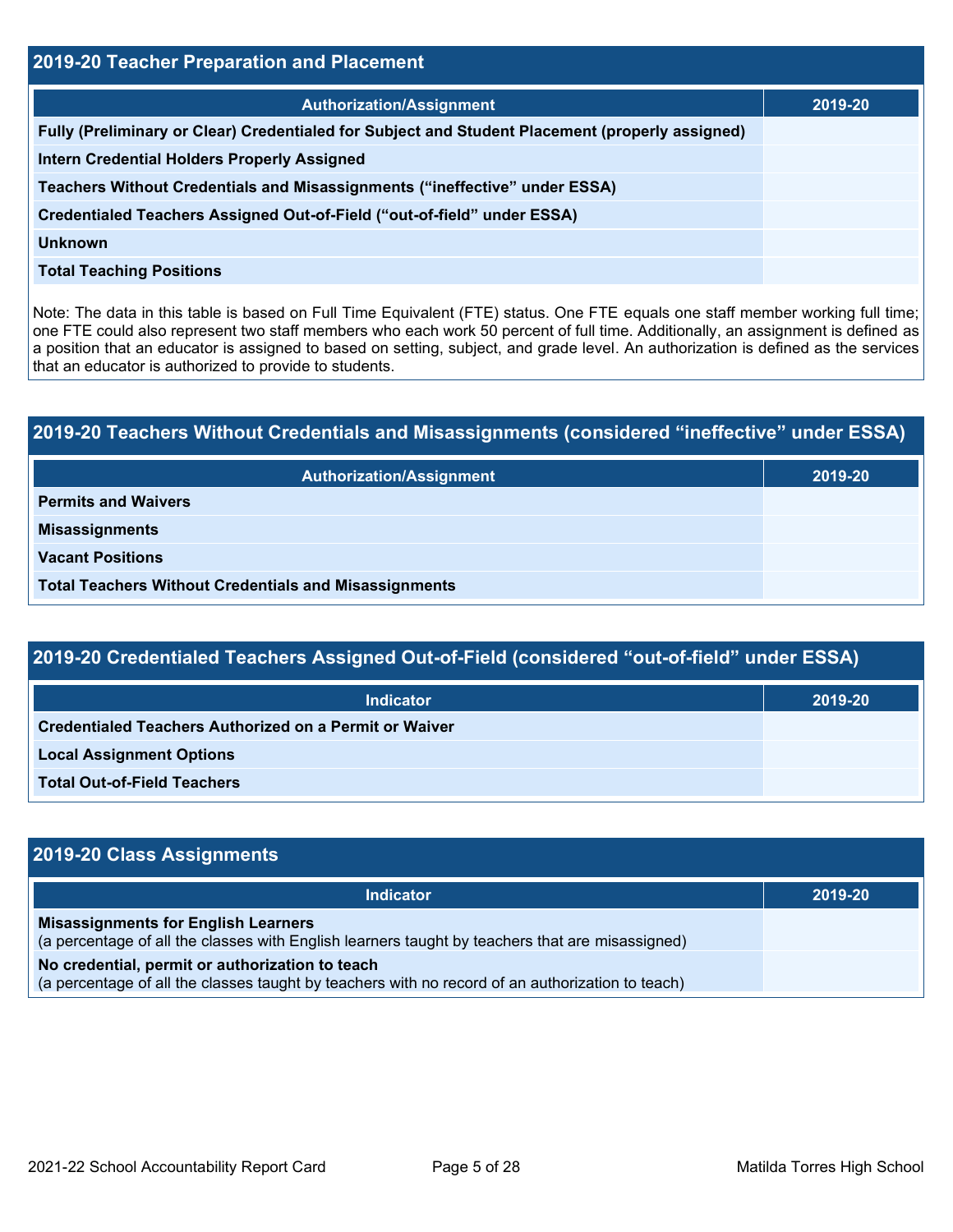#### **2021-22 Quality, Currency, Availability of Textbooks and Other Instructional Materials**

Madera Unified held a public hearing on September 25, 2018, and determined that each school within the district had sufficient and good quality textbooks, instructional materials, or science lab equipment pursuant to the settlement of Williams vs. the State of California. All students, including English learners, are given their own individual standards-aligned textbooks or instructional materials, or both, in core subjects for use in the classroom and to take home. Textbooks and supplementary materials are adopted according to a cycle developed by the California Department of Education, making the textbooks used in the school the most current available. Materials approved for use by the state are reviewed by all teachers and a recommendation is made to the School Board by a selection committee composed of teachers and administrators. All recommended materials are available for parent examination at the district office prior to adoption.

The table displays information collected in October, 2019 about the quality, currency, and availability of the standards-aligned textbooks and other instructional materials used at the school.

#### **Year and month in which the data were collected**

| <b>Subject</b>               | Textbooks and Other Instructional Materials/year of<br><b>Adoption</b>                                                                                                                                                                                                                                                                                                                                                                                                                                                                                                                                                                                                                                                                                                                                                                                                                                                                                                                                                                                                                                                     | <b>From</b><br><b>Most</b><br><b>Recent</b><br><b>Adoption</b> | <b>Percent</b><br><b>Students</b><br><b>Lacking Own</b><br><b>Assigned</b><br>Copy |
|------------------------------|----------------------------------------------------------------------------------------------------------------------------------------------------------------------------------------------------------------------------------------------------------------------------------------------------------------------------------------------------------------------------------------------------------------------------------------------------------------------------------------------------------------------------------------------------------------------------------------------------------------------------------------------------------------------------------------------------------------------------------------------------------------------------------------------------------------------------------------------------------------------------------------------------------------------------------------------------------------------------------------------------------------------------------------------------------------------------------------------------------------------------|----------------------------------------------------------------|------------------------------------------------------------------------------------|
| <b>Reading/Language Arts</b> | English I & Enhanced English I (9th):<br>StudySync California Edition w/Designated ELD Adopted<br>May 24, 2016<br>McGraw Hill Book Co., 2016<br>English II & Honors English II (10th):<br>StudySync California Edition w/Designated ELD Adopted<br>May 24, 2016<br>McGraw Hill Book Co., 2016<br>English III & Honors English III (11th):<br>StudySync California Edition w/Designated ELD Adopted<br>May 24, 2016<br>McGraw Hill Book Co., 2016<br>AP Language (11th):<br>Language of Composition: Reading, Writing, Rhetoric<br>Adopted July 17, 2007<br>Bedford/St. Martin's, 2008<br>The Bedford Reader<br>Adopted March 28, 2000<br>Bedford/St. Martin's, 11th Edition, 2012<br>Expository Reading & Writing Course (ERWC) (12th):<br>Expository Reading & Writing Course, Third Edition Adopted<br>May 26, 2009<br>California State University Online Press, 2019<br>AP Literature (12th):<br>Perrine's Literature: Structure & Sense Adopted March 28,<br>2000<br>Harcourt Brace, 10th Ed., 2009<br>English 1A Dual Enrollment (12th)<br>The Blair Reader: Exploring Issues and Ideas<br>Pearson, 9th Edition, 2016 | Yes                                                            | 0.0%                                                                               |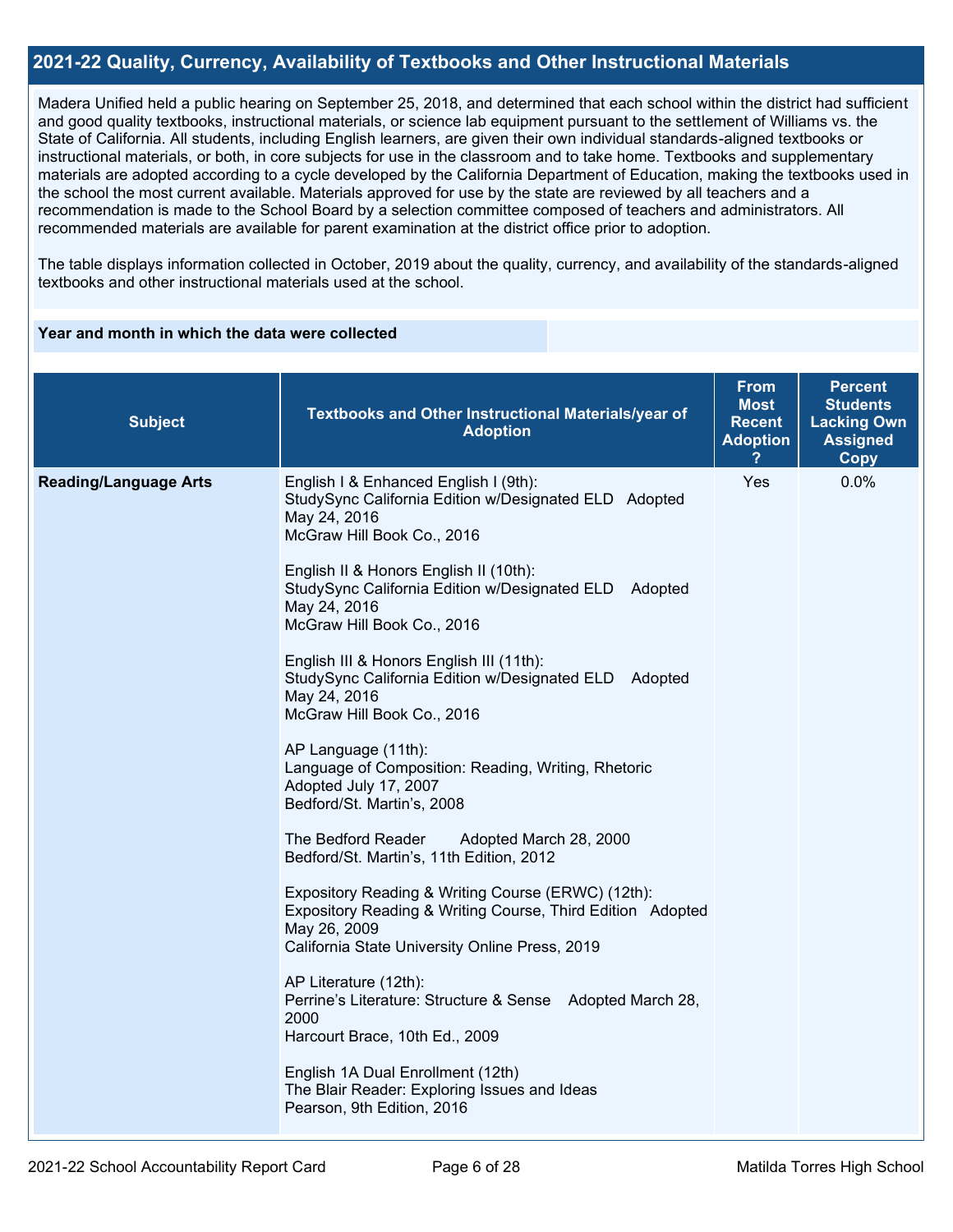| <b>Mathematics</b> | Integrated Math I & Enhanced Integrated Math I (9th):<br>Springboard Mathematics - Integrated Mathematics I<br>Adopted April 29, 2014<br>The College Board, 2014<br>Integrated Math II & Enhanced Integrated Math II (10th):<br>Springboard Mathematics - Integrated Mathematics II<br>Adopted April 29, 2014<br>The College Board, 2014<br>Integrated Math III & Honors Integrated Math III (11th):<br>Springboard Mathematics - Integrated Mathematics III<br>Adopted April 29, 2014<br>The College Board, 2014<br>Mathematical Reasoning With Connections (MRWC) (12th):<br>Mathematical Reasoning with Connections, 1st Edition<br>Adopted March 26, 2019<br>California State University Online Press, 2019<br>AP Calculus AB/BC (12th):<br>Calculus of a Single Variable/Calculus with Analytical<br>Geometry, 9th Ed. Adopted June 29, 2010<br>Brooks/Cole Cengage Learning, 2010<br>Statistics & Probability (12th):<br>Understanding Statistics, 8th Edition<br>Adopted May 14,<br>2006<br>Houghton Mifflin Harcourt, 2006<br>AP Statistics (12th):<br>The Practice of Statistics, 5th Edition<br>Adopted June 26,<br>2014 | Yes | 0.0% |
|--------------------|------------------------------------------------------------------------------------------------------------------------------------------------------------------------------------------------------------------------------------------------------------------------------------------------------------------------------------------------------------------------------------------------------------------------------------------------------------------------------------------------------------------------------------------------------------------------------------------------------------------------------------------------------------------------------------------------------------------------------------------------------------------------------------------------------------------------------------------------------------------------------------------------------------------------------------------------------------------------------------------------------------------------------------------------------------------------------------------------------------------------------------|-----|------|
| <b>Science</b>     | Bedford, Freeman & Worth, 2014<br>The Living Earth/AG Biology (9th):<br>Adopted August 14, 2007<br>Biology<br>McDougal Littell, 2008<br>Online supplemental: Biozone: The Living Earth, 2nd Edition,<br>2020<br>Chemistry in the Earth Systems/Honors Chemistry in the<br>Earth Systems/Agriculture Chemistry (10th):<br>Chemistry<br>Adopted April 12, 2005<br>Prentice Hall, 2005<br>Online supplemental: Biozone: Chemistry in the Earth<br>Systems, 2019<br>Physics of the Universe (11th):<br>Honors Physics, 6th Edition<br>Adopted May 14, 2006<br>Pearson Prentice Hall 2005<br>Online supplemental: Biozone: Physics of the Universe, 2019<br>AP Biology (11-12th):<br>Principles of Life, 2nd Edition<br>Adopted May 26, 2015<br>WH Freeman & Company, 2014<br>AP Chemistry (11-12th):<br>Chemistry: The Central Science, 14th Edition<br>Adopted<br>June 23, 2020<br>SAVVAS (Pearson), 2018                                                                                                                                                                                                                             | Yes | 0.0% |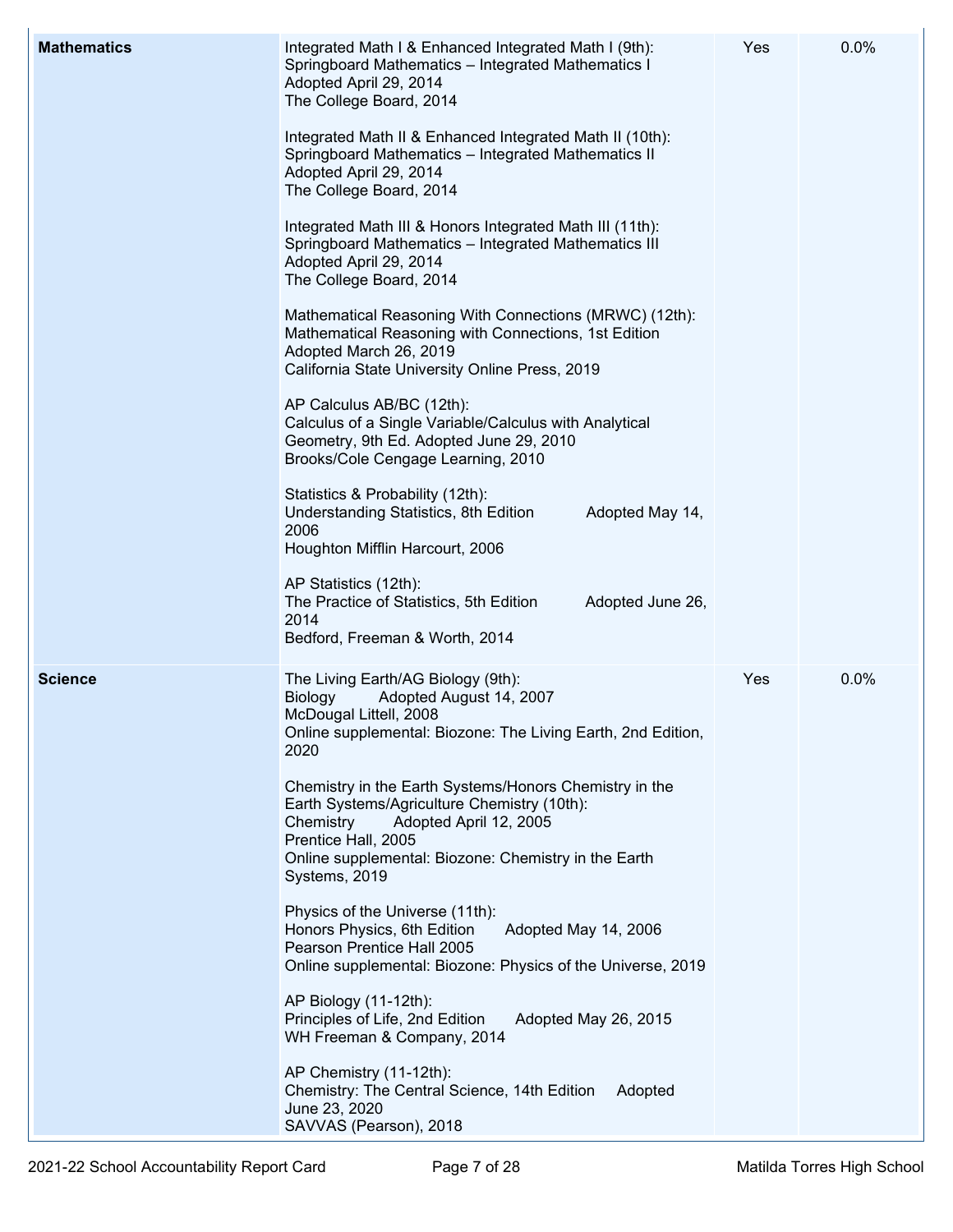|                               | AP Environmental Science (11-12th):<br>Environmental Science for AP, 2nd Ed.<br>Adopted May 26,<br>2015<br>WH Freeman & Company, 2015                   |  |
|-------------------------------|---------------------------------------------------------------------------------------------------------------------------------------------------------|--|
| <b>History-Social Science</b> | World History (10th):<br>California World History: The Modern World<br>Adopted<br>May 8, 2018<br>Pearson, 2019                                          |  |
|                               | World History Dual Enrollment (10th):<br>World in the Making: A Global History, Volume One: To 1500<br>Oxford University Press, 2018                    |  |
|                               | AP European History (10th):<br>A History of European Society Since 1300<br>Adopted<br>June 11, 2013<br>Bedford/St. Martins, 2011                        |  |
|                               | US History (11th):<br>California United States History: The Twentieth Century<br>Adopted May 8, 2018<br>Pearson, 2019                                   |  |
|                               | US History Dual Enrollment (11th):<br>American History: Connecting with the Past, Vol. 1<br>McGraw Hill, 2014                                           |  |
|                               | Civics (American Government) (12th):<br>Adopted<br>California Magruder's American Government<br>May 8, 2018<br>Pearson, 2019                            |  |
|                               | Economics (12th):<br>California Economics: Principles in Action<br>Adopted<br>May 8, 2018<br>Pearson, 2019                                              |  |
|                               | AP Human Geography (9-12th):<br>The Cultural Landscape: An Introduction to Human<br>Geography, 13th Ed. Adopted June 23, 2020<br>Savvas (Pearson), 2020 |  |
| <b>Foreign Language</b>       | Spanish I-III:<br>¡Avancemos!<br>Adopted May 14, 2013<br>Holt McDougal, 2013                                                                            |  |
|                               | Spanish for Heritage Speakers I-II:<br><b>Nuevas Vistas</b><br>Adopted May 14, 2013<br>Holt, Rinehart, & Winston, 2006                                  |  |
|                               | AP Spanish Language:<br>Abriendo paso: Temas y lecturas & Gramática<br>Adopted<br>May 14, 2013<br>Pearson, 2014                                         |  |
|                               | AP Spanish Literature:<br>Abriendo puertas: Ampliando perspectivas<br><b>Adopted May</b><br>26, 2015                                                    |  |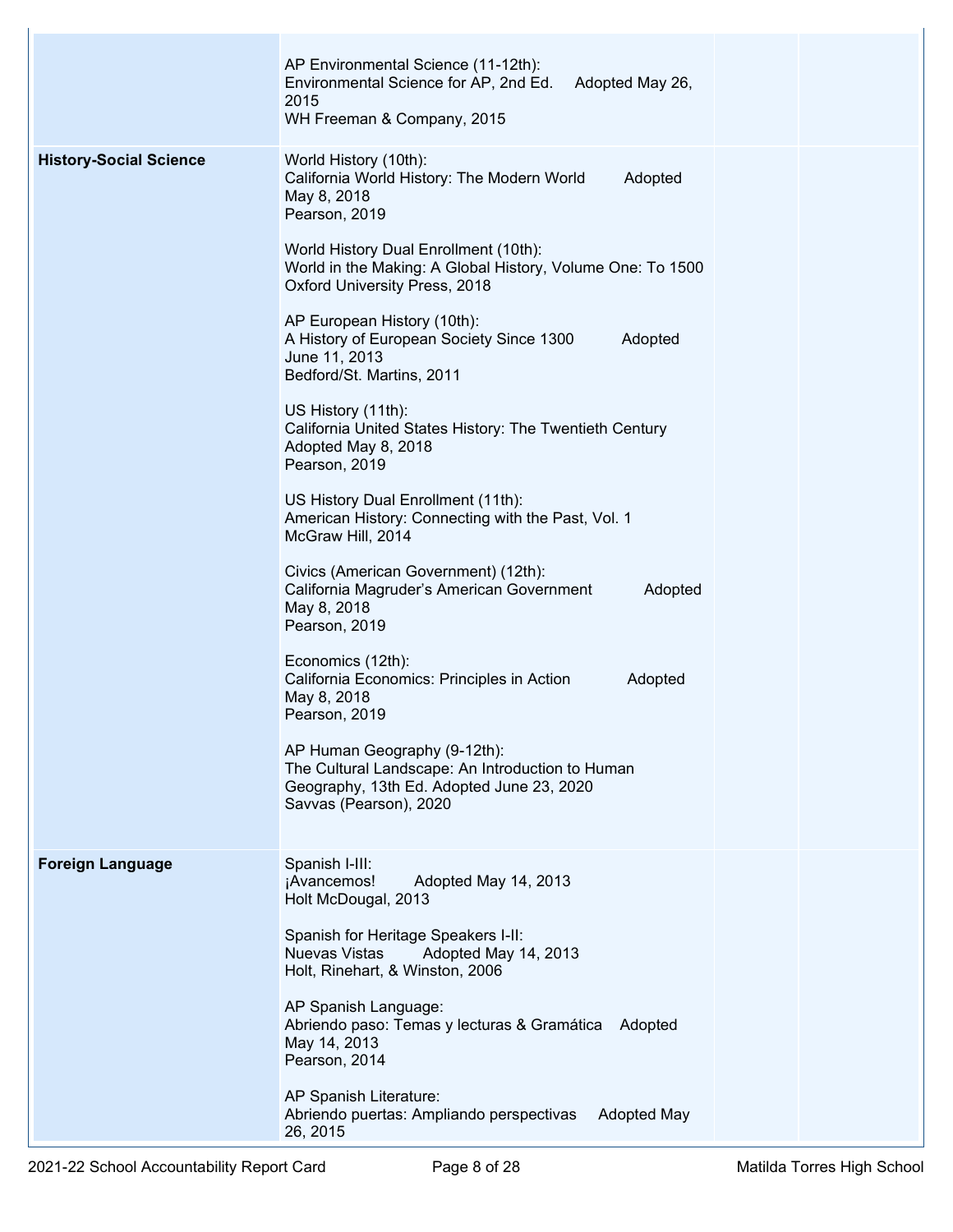|                                                        | Houghton Mifflin, 2013<br>French I-IV:<br>Bien dit! Adopted May 14, 2013<br>Holt McDougal, 2013 |  |
|--------------------------------------------------------|-------------------------------------------------------------------------------------------------|--|
| <b>Health</b>                                          |                                                                                                 |  |
| <b>Visual and Performing Arts</b>                      |                                                                                                 |  |
| <b>Science Laboratory Equipment</b><br>$(grades 9-12)$ |                                                                                                 |  |

#### **School Facility Conditions and Planned Improvements**

It is our school mission to help all students learn at high levels and ensure that every student is both college and career ready. As the newest high school in Madera Unified, we are excited to create traditions that leave a positive imprint on all our students' hearts, heads, and hands. Our opening staff is comprised of amazing educators and support personnel that genuinely love kids and are excited to build a school culture that honors our school site's namesake (Matilda Torres) and strives to be a campus that students look forward to attending each day.

Our amazing new high school is a 57-acre development on the corner of Road 26 and Martin Street. This location was strategically chosen to reduce travel time and traffic congestion throughout town. The passage of bond Measure G displayed the overwhelming community support for this new high school. Torres High School's modern campus will deliver on the commitment to provide 21st century facilities that ensure all students are college and career ready. The school design blends modern architectural concepts, offers flexible learning spaces, and an inspiring atmosphere. Design elements were made collaboratively with input from industry partners, experts, and educators. Classrooms are designed for flexible seating arrangements that facilitate the use of technology and interactive learning. The campus features modern amenities including a phenomenal gymnasium, an Olympic-sized pool, a multipurpose stadium equipped with a track and field, baseball-softball fields, and tennis courts. In partnership with Camarena Health, the campus will also house a school based medical facility to meet students and staff healthcare needs.

#### Mission:

To inspire responsible college and career-ready citizens who value the importance of academic and personal achievement, so that they become productive members of our community.

#### Vision:

Torres High School students and staff alike will espouse the We are T.O.R.O.S. (Trustworthy, Optimistic, Resilient, Openminded, and Selfless) beliefs.

#### District Mission:

Madera Unified is where students are challenged to broaden their vision, inspired by meaningful opportunities and strive for authentic achievements.

As the Principal of Torres High School, my own educational experiences in Madera Unified started nearly two decades ago. During this time, I have enthusiastically served as a teacher, Activities Director, an elementary and middle school vice principal, and as principal at 3 different schools. While I have had amazing experiences at all of my former school sites, I am incredibly grateful for the opportunity to be part of the Toro family. The Madera community is incredible, and I look forward to serving it in this new role.

#### **Year and month of the most recent FIT report** Allowski and Allowski and July 2021

| <b>System Inspected</b>                              | Rate   Rate   Rate  <br>Good   Fair   Poor |  | <b>Repair Needed and Action Taken or Planned</b> |
|------------------------------------------------------|--------------------------------------------|--|--------------------------------------------------|
| <b>Systems:</b><br>Gas Leaks, Mechanical/HVAC, Sewer |                                            |  |                                                  |
| Interior:<br>Interior Surfaces                       |                                            |  |                                                  |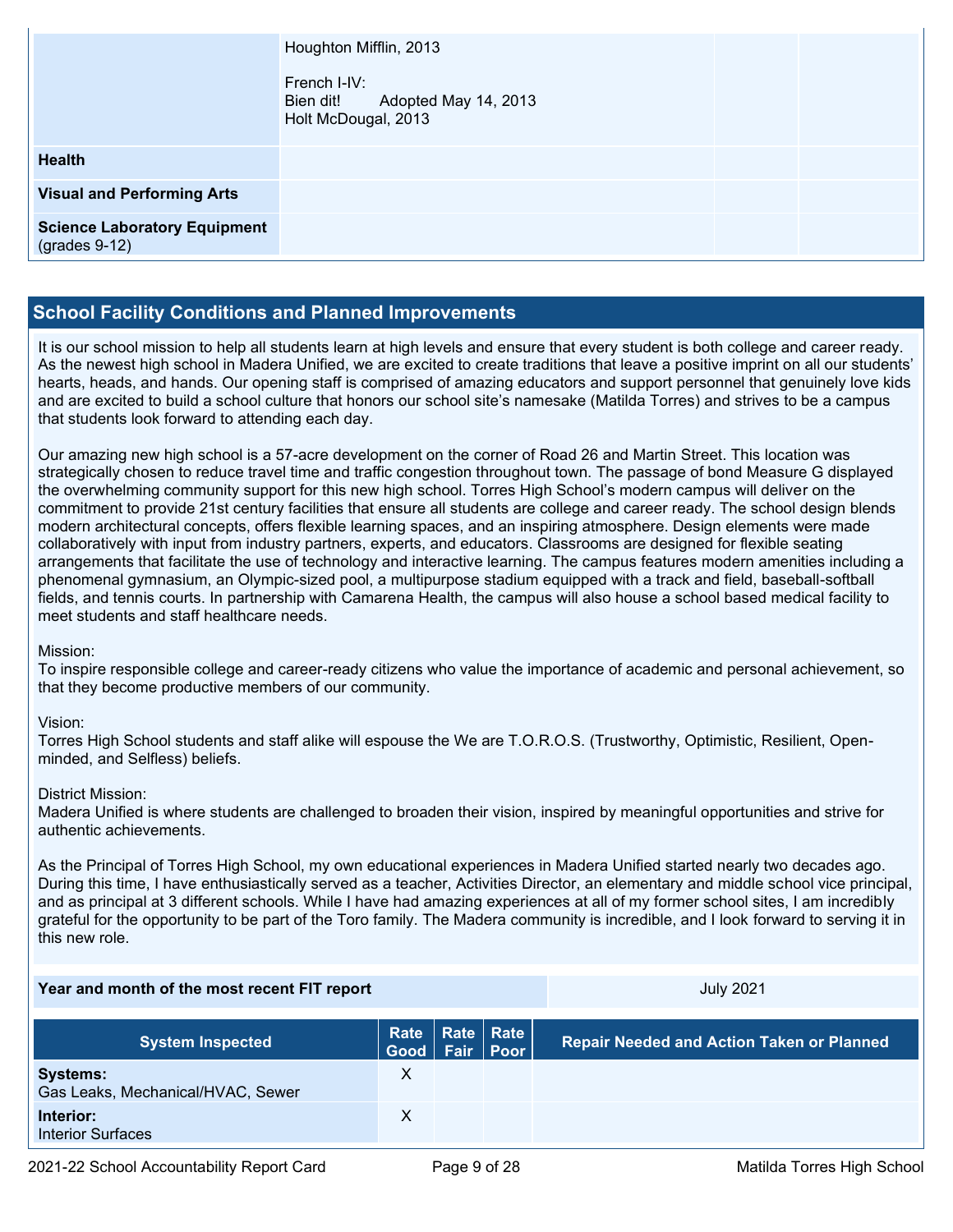| <b>School Facility Conditions and Planned Improvements</b>                    |   |  |  |  |  |  |  |  |  |  |
|-------------------------------------------------------------------------------|---|--|--|--|--|--|--|--|--|--|
| Cleanliness:<br>Overall Cleanliness, Pest/Vermin Infestation                  | X |  |  |  |  |  |  |  |  |  |
| <b>Electrical</b>                                                             | X |  |  |  |  |  |  |  |  |  |
| <b>Restrooms/Fountains:</b><br>Restrooms, Sinks/ Fountains                    | X |  |  |  |  |  |  |  |  |  |
| Safety:<br>Fire Safety, Hazardous Materials                                   | X |  |  |  |  |  |  |  |  |  |
| Structural:<br>Structural Damage, Roofs                                       | X |  |  |  |  |  |  |  |  |  |
| <b>External:</b><br>Playground/School Grounds, Windows/<br>Doors/Gates/Fences | X |  |  |  |  |  |  |  |  |  |

# **Overall Facility Rate Exemplary Good Fair Poor** X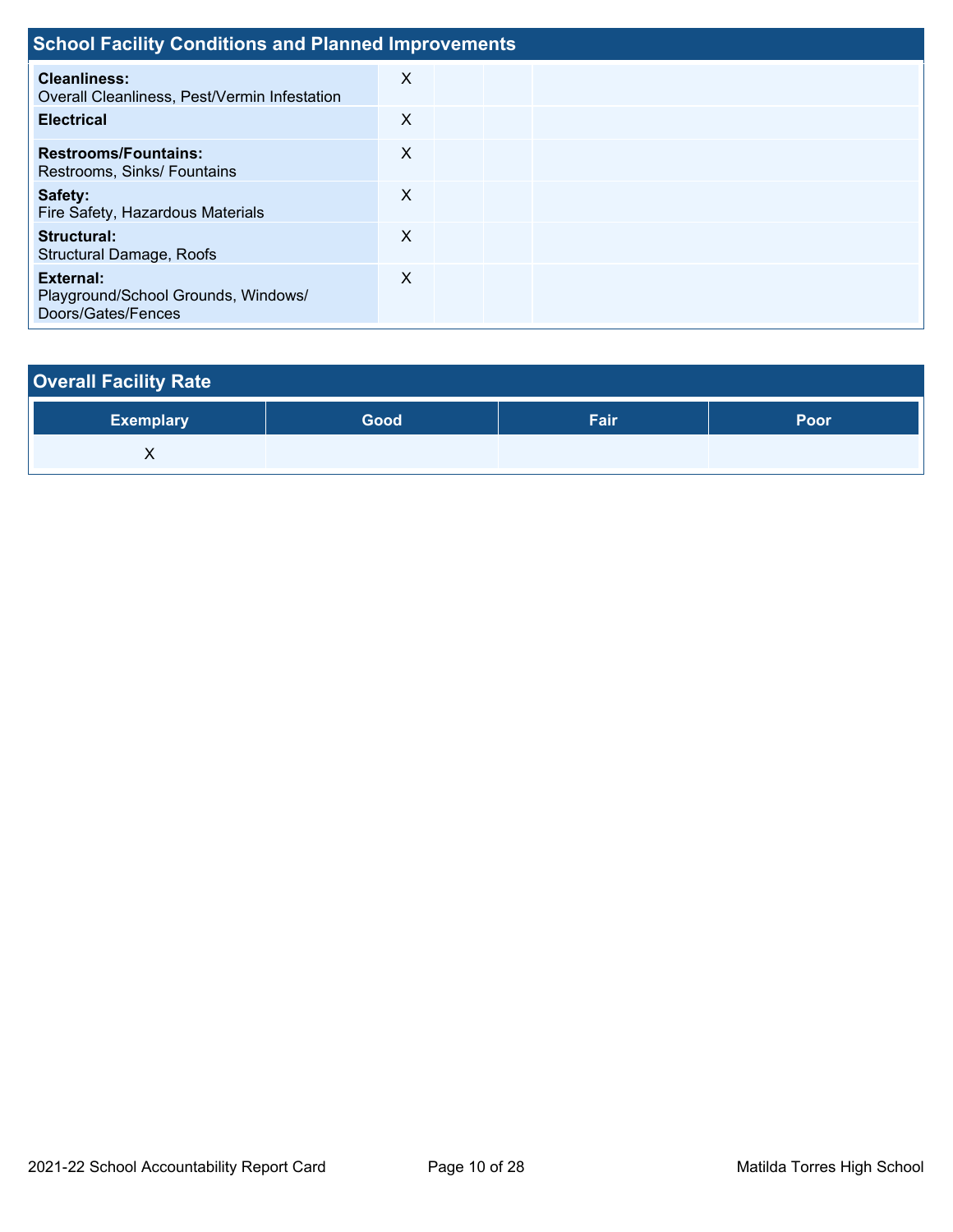## **B. Pupil Outcomes State Priority: Pupil Achievement**

The SARC provides the following information relevant to the State priority: Pupil Achievement (Priority 4):

#### **Statewide Assessments**

(i.e., California Assessment of Student Performance and Progress [CAASPP] System includes the Smarter Balanced Summative Assessments for students in the general education population and the California Alternate Assessments [CAAs] for English language arts/literacy [ELA] and mathematics given in grades three through eight and grade eleven. Only eligible students may participate in the administration of the CAAs. CAAs items are aligned with alternate achievement standards, which are linked with the Common Core State Standards [CCSS] for students with the most significant cognitive disabilities).

The CAASPP System encompasses the following assessments and student participation requirements:

- 1. **Smarter Balanced Summative Assessments and CAAs for ELA** in grades three through eight and grade eleven.
- 2. **Smarter Balanced Summative Assessments and CAAs for mathematics** in grades three through eight and grade eleven.
- 3. **California Science Test (CAST) and CAAs for Science** in grades five, eight, and once in high school (i.e., grade ten, eleven, or twelve).

#### **SARC Reporting in the 2020-2021 School Year Only**

Where the most viable option, LEAs were required to administer the statewide summative assessment in ELA and mathematics. Where a statewide summative assessment was not the most viable option for the LEA (or for one or more gradelevel[s] within the LEA) due to the pandemic, LEAs were allowed to report results from a different assessment that met the criteria established by the State Board of Education (SBE) on March 16, 2021. The assessments were required to be:

- Aligned with CA CCSS for ELA and mathematics;
- Available to students in grades 3 through 8, and grade 11; and
- Uniformly administered across a grade, grade span, school, or district to all eligible students.

#### **Options**

Note that the CAAs could only be administered in-person following health and safety requirements. If it was not viable for the LEA to administer the CAAs in person with health and safety guidelines in place, the LEA was directed to not administer the tests. There were no other assessment options available for the CAAs. Schools administered the Smarter Balanced Summative Assessments for ELA and mathematics, other assessments that meet the SBE criteria, or a combination of both, and they could only choose one of the following:

- Smarter Balanced ELA and mathematics summative assessments;
- Other assessments meeting the SBE criteria; or
- Combination of Smarter Balanced ELA and mathematics summative assessments and other assessments.

The percentage of students who have successfully completed courses that satisfy the requirements for entrance to the University of California and the California State University, or career technical education sequences or programs of study.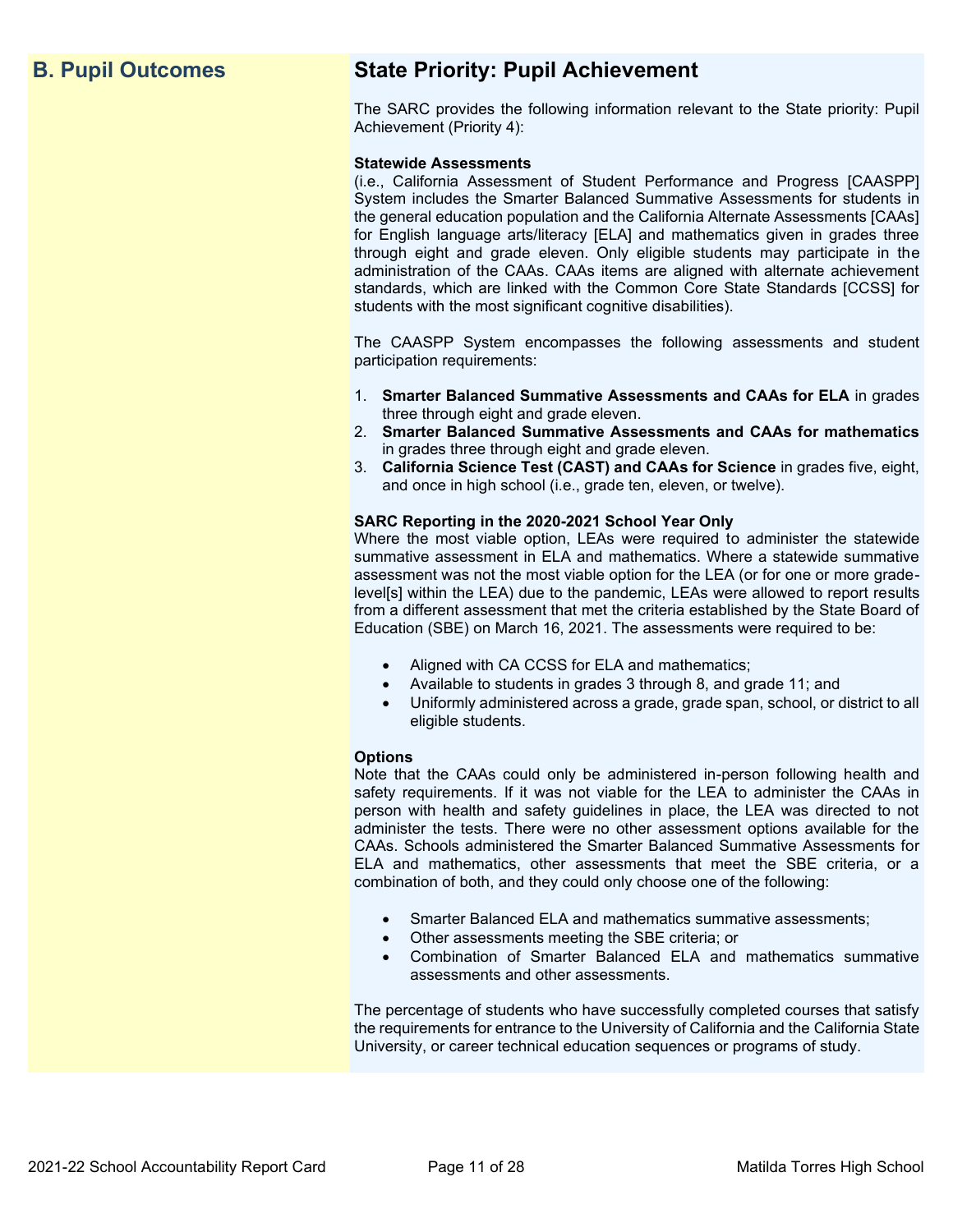#### **Percentage of Students Meeting or Exceeding the State Standard on CAASPP**

This table displays CAASPP test results in ELA and mathematics for all students grades three through eight and grade eleven taking and completing a state-administered assessment.

The 2019-2020 data cells with N/A values indicate that the 2019-2020 data are not available due to the COVID-19 pandemic and resulting summative test suspension. The Executive Order N-30-20 was issued which waived the assessment, accountability, and reporting requirements for the 2019-2020 school year.

The 2020-2021 data cells have N/A values because these data are not comparable to other year data due to the COVID-19 pandemic during the 2020-2021 school year. Where the CAASPP assessments in ELA and/or mathematics is not the most viable option, the LEAs were allowed to administer local assessments. Therefore, the 2020-2021 data between school years for the school, district, state are not an accurate comparison. As such, it is inappropriate to compare results of the 2020-2021 school year to other school years.

| <b>Subject</b>                                                 | <b>School</b><br>2019-20 | <b>School</b><br>2020-21 | District<br>2019-20 | <b>District</b><br>2020-21 | <b>State</b><br>2019-20 | <b>State</b><br>2020-21 |
|----------------------------------------------------------------|--------------------------|--------------------------|---------------------|----------------------------|-------------------------|-------------------------|
| <b>English Language Arts/Literacy</b><br>$(grades 3-8 and 11)$ | N/A                      | N/A                      | N/A                 | N/A                        | N/A                     | N/A                     |
| <b>Mathematics</b><br>$(grades 3-8 and 11)$                    | N/A                      | N/A                      | N/A                 | N/A                        | N/A                     | N/A                     |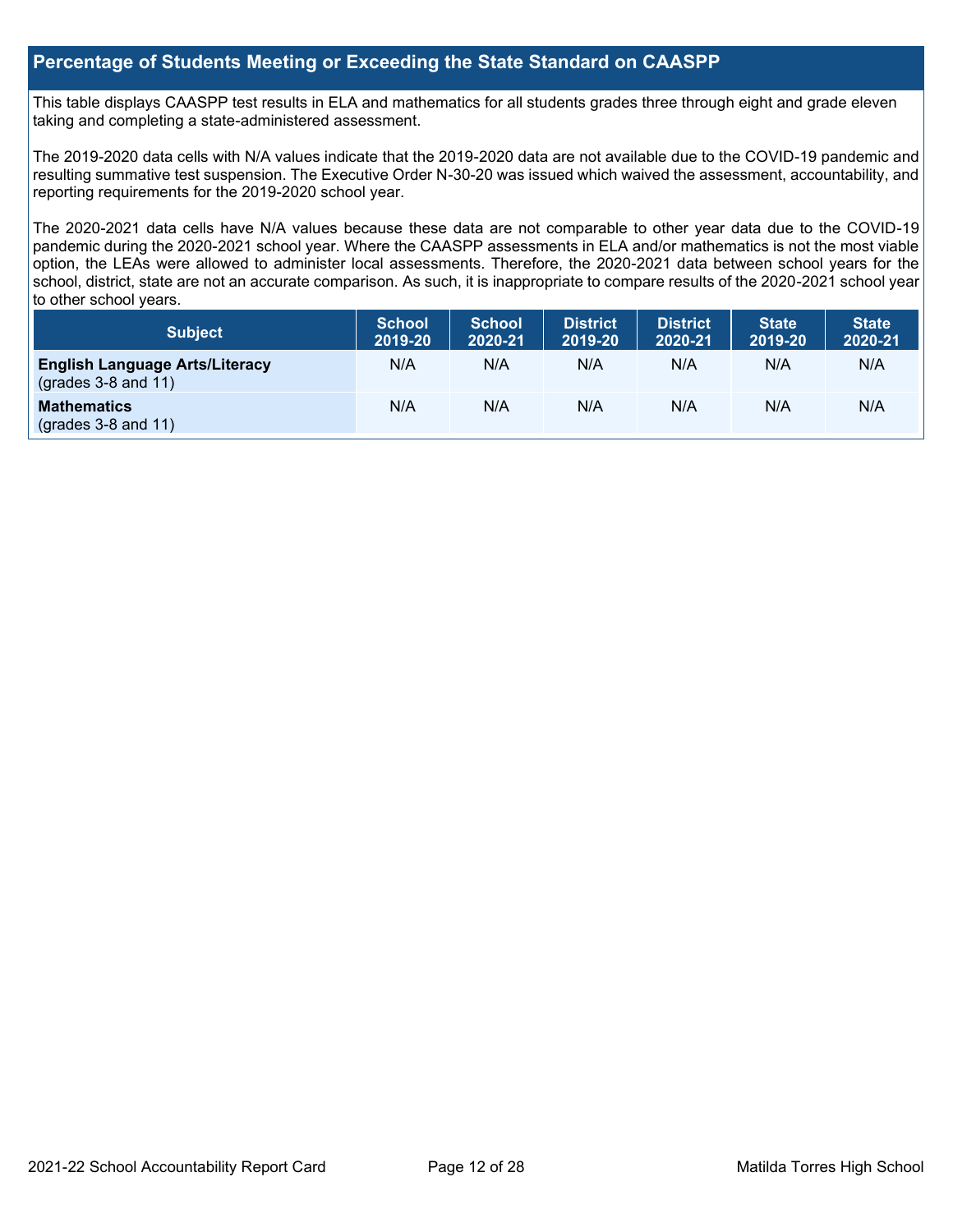### **2020-21 CAASPP Test Results in ELA by Student Group**

This table displays CAASPP test results in ELA by student group for students grades three through eight and grade eleven taking and completing a state-administered assessment. The CDE will populate this table for schools in cases where the school administered the CAASPP assessment. In cases where the school administered a local assessment instead of CAASPP, the CDE will populate this table with "NT" values, meaning this school did not test students using the CAASPP. See the local assessment(s) table for more information.

| <b>CAASPP</b><br><b>Total</b><br><b>Enrollment</b> | <b>CAASPP</b><br><b>Number</b><br><b>Tested</b> | <b>CAASPP</b><br><b>Percent</b><br><b>Tested</b> | <b>CAASPP</b><br><b>Percent</b><br><b>Not Tested</b> | <b>CAASPP</b><br><b>Percent</b><br>Met or<br><b>Exceeded</b> |
|----------------------------------------------------|-------------------------------------------------|--------------------------------------------------|------------------------------------------------------|--------------------------------------------------------------|
| <b>NT</b>                                          | <b>NT</b>                                       | <b>NT</b>                                        | <b>NT</b>                                            | <b>NT</b>                                                    |
| <b>NT</b>                                          | <b>NT</b>                                       | <b>NT</b>                                        | <b>NT</b>                                            | <b>NT</b>                                                    |
| <b>NT</b>                                          | <b>NT</b>                                       | <b>NT</b>                                        | <b>NT</b>                                            | <b>NT</b>                                                    |
| <b>NT</b>                                          | <b>NT</b>                                       | <b>NT</b>                                        | <b>NT</b>                                            | <b>NT</b>                                                    |
| <b>NT</b>                                          | <b>NT</b>                                       | <b>NT</b>                                        | <b>NT</b>                                            | <b>NT</b>                                                    |
| <b>NT</b>                                          | <b>NT</b>                                       | <b>NT</b>                                        | <b>NT</b>                                            | <b>NT</b>                                                    |
| <b>NT</b>                                          | <b>NT</b>                                       | <b>NT</b>                                        | <b>NT</b>                                            | <b>NT</b>                                                    |
| <b>NT</b>                                          | <b>NT</b>                                       | <b>NT</b>                                        | <b>NT</b>                                            | <b>NT</b>                                                    |
| <b>NT</b>                                          | <b>NT</b>                                       | <b>NT</b>                                        | <b>NT</b>                                            | <b>NT</b>                                                    |
| <b>NT</b>                                          | <b>NT</b>                                       | <b>NT</b>                                        | <b>NT</b>                                            | <b>NT</b>                                                    |
| <b>NT</b>                                          | <b>NT</b>                                       | <b>NT</b>                                        | <b>NT</b>                                            | <b>NT</b>                                                    |
| <b>NT</b>                                          | <b>NT</b>                                       | <b>NT</b>                                        | <b>NT</b>                                            | <b>NT</b>                                                    |
| <b>NT</b>                                          | <b>NT</b>                                       | <b>NT</b>                                        | <b>NT</b>                                            | <b>NT</b>                                                    |
| <b>NT</b>                                          | <b>NT</b>                                       | <b>NT</b>                                        | <b>NT</b>                                            | <b>NT</b>                                                    |
| <b>NT</b>                                          | <b>NT</b>                                       | <b>NT</b>                                        | <b>NT</b>                                            | <b>NT</b>                                                    |
| <b>NT</b>                                          | <b>NT</b>                                       | <b>NT</b>                                        | <b>NT</b>                                            | <b>NT</b>                                                    |
| <b>NT</b>                                          | <b>NT</b>                                       | <b>NT</b>                                        | <b>NT</b>                                            | <b>NT</b>                                                    |
| <b>NT</b>                                          | <b>NT</b>                                       | <b>NT</b>                                        | <b>NT</b>                                            | <b>NT</b>                                                    |
|                                                    |                                                 |                                                  |                                                      |                                                              |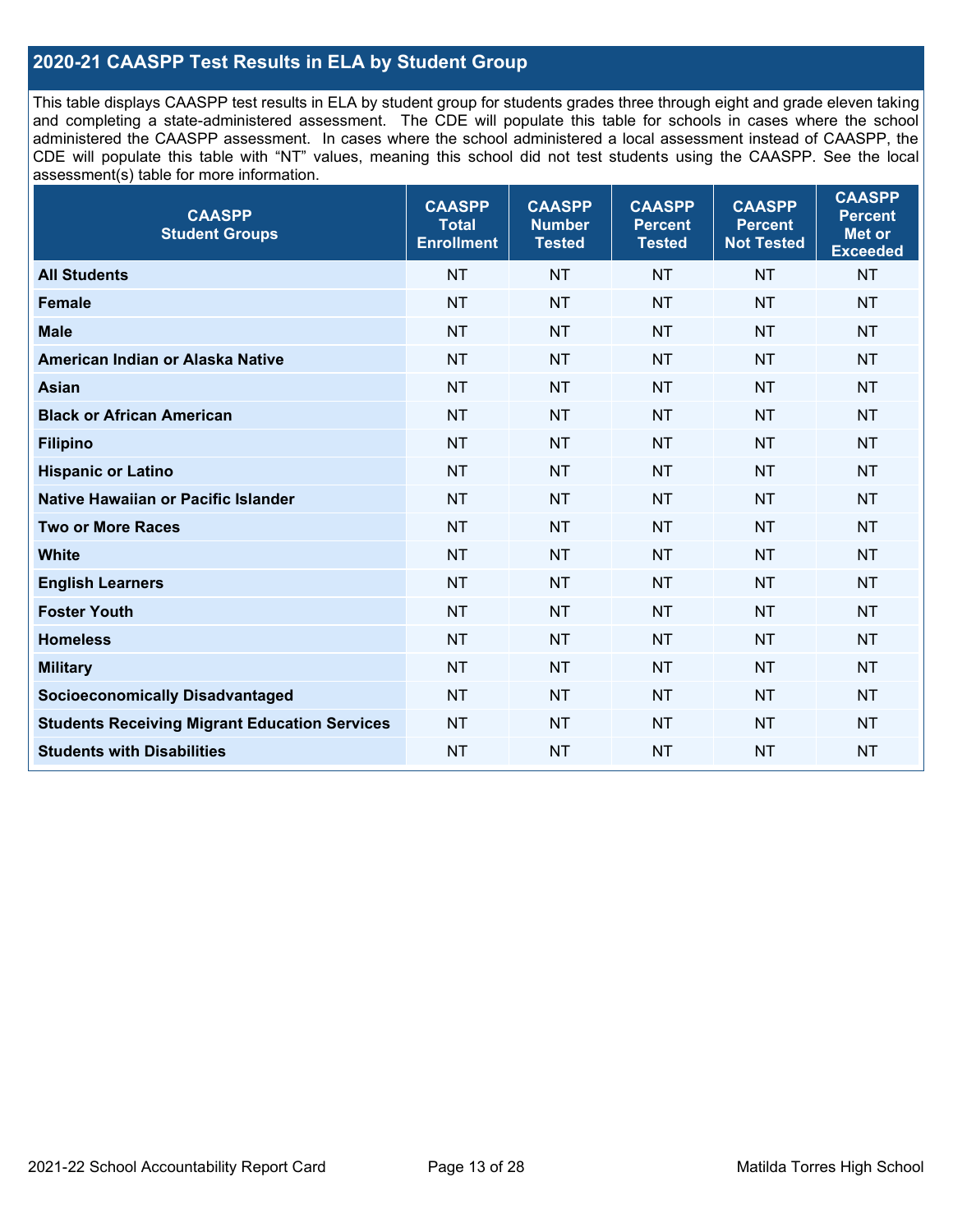#### **2020-21 CAASPP Test Results in Math by Student Group**

This table displays CAASPP test results in Math by student group for students grades three through eight and grade eleven taking and completing a state-administered assessment. The CDE will populate this table for schools in cases where the school administered the CAASPP assessment. In cases where the school administered a local assessment instead of CAASPP, the CDE will populate this table with "NT" values, meaning this school did not test students using the CAASPP. See the local assessment(s) table for more information.

| <b>CAASPP</b><br><b>Student Groups</b>               | <b>CAASPP</b><br><b>Total</b><br><b>Enrollment</b> | <b>CAASPP</b><br><b>Number</b><br><b>Tested</b> | <b>CAASPP</b><br><b>Percent</b><br><b>Tested</b> | <b>CAASPP</b><br><b>Percent</b><br><b>Not Tested</b> | <b>CAASPP</b><br><b>Percent</b><br><b>Met or</b><br><b>Exceeded</b> |
|------------------------------------------------------|----------------------------------------------------|-------------------------------------------------|--------------------------------------------------|------------------------------------------------------|---------------------------------------------------------------------|
| <b>All Students</b>                                  | <b>NT</b>                                          | <b>NT</b>                                       | <b>NT</b>                                        | <b>NT</b>                                            | <b>NT</b>                                                           |
| <b>Female</b>                                        | <b>NT</b>                                          | <b>NT</b>                                       | <b>NT</b>                                        | <b>NT</b>                                            | <b>NT</b>                                                           |
| <b>Male</b>                                          | <b>NT</b>                                          | <b>NT</b>                                       | <b>NT</b>                                        | <b>NT</b>                                            | <b>NT</b>                                                           |
| American Indian or Alaska Native                     | <b>NT</b>                                          | <b>NT</b>                                       | <b>NT</b>                                        | <b>NT</b>                                            | <b>NT</b>                                                           |
| <b>Asian</b>                                         | <b>NT</b>                                          | <b>NT</b>                                       | <b>NT</b>                                        | <b>NT</b>                                            | <b>NT</b>                                                           |
| <b>Black or African American</b>                     | <b>NT</b>                                          | <b>NT</b>                                       | <b>NT</b>                                        | <b>NT</b>                                            | <b>NT</b>                                                           |
| <b>Filipino</b>                                      | <b>NT</b>                                          | <b>NT</b>                                       | <b>NT</b>                                        | <b>NT</b>                                            | <b>NT</b>                                                           |
| <b>Hispanic or Latino</b>                            | <b>NT</b>                                          | <b>NT</b>                                       | <b>NT</b>                                        | <b>NT</b>                                            | <b>NT</b>                                                           |
| Native Hawaiian or Pacific Islander                  | <b>NT</b>                                          | <b>NT</b>                                       | <b>NT</b>                                        | <b>NT</b>                                            | <b>NT</b>                                                           |
| <b>Two or More Races</b>                             | <b>NT</b>                                          | <b>NT</b>                                       | <b>NT</b>                                        | <b>NT</b>                                            | <b>NT</b>                                                           |
| <b>White</b>                                         | <b>NT</b>                                          | <b>NT</b>                                       | <b>NT</b>                                        | <b>NT</b>                                            | <b>NT</b>                                                           |
| <b>English Learners</b>                              | <b>NT</b>                                          | <b>NT</b>                                       | <b>NT</b>                                        | <b>NT</b>                                            | <b>NT</b>                                                           |
| <b>Foster Youth</b>                                  | <b>NT</b>                                          | <b>NT</b>                                       | <b>NT</b>                                        | <b>NT</b>                                            | <b>NT</b>                                                           |
| <b>Homeless</b>                                      | <b>NT</b>                                          | <b>NT</b>                                       | <b>NT</b>                                        | <b>NT</b>                                            | <b>NT</b>                                                           |
| <b>Military</b>                                      | <b>NT</b>                                          | <b>NT</b>                                       | <b>NT</b>                                        | <b>NT</b>                                            | <b>NT</b>                                                           |
| <b>Socioeconomically Disadvantaged</b>               | <b>NT</b>                                          | <b>NT</b>                                       | <b>NT</b>                                        | <b>NT</b>                                            | <b>NT</b>                                                           |
| <b>Students Receiving Migrant Education Services</b> | <b>NT</b>                                          | <b>NT</b>                                       | <b>NT</b>                                        | <b>NT</b>                                            | <b>NT</b>                                                           |
| <b>Students with Disabilities</b>                    | <b>NT</b>                                          | <b>NT</b>                                       | <b>NT</b>                                        | <b>NT</b>                                            | <b>NT</b>                                                           |

#### **2020-21 Local Assessment Test Results in ELA by Student Group**

This table displays Local Assessment test results in ELA by student group for students grades three through eight and grade eleven. LEAs/schools will populate this table for schools in cases where the school administered a local assessment. In cases where the school administered the CAASPP assessment, LEAs/schools will populate this table with "N/A" values in all cells, meaning this table is Not Applicable for this school.

\*At or above the grade-level standard in the context of the local assessment administered.

#### **2020-21 Local Assessment Test Results in Math by Student Group**

This table displays Local Assessment test results in Math by student group for students grades three through eight and grade eleven. LEAs/schools will populate this table for schools in cases where the school administered a local assessment. In cases where the school administered the CAASPP assessment, LEAs/schools will populate this table with "N/A" values in all cells, meaning this table is Not Applicable for this school.

\*At or above the grade-level standard in the context of the local assessment administered.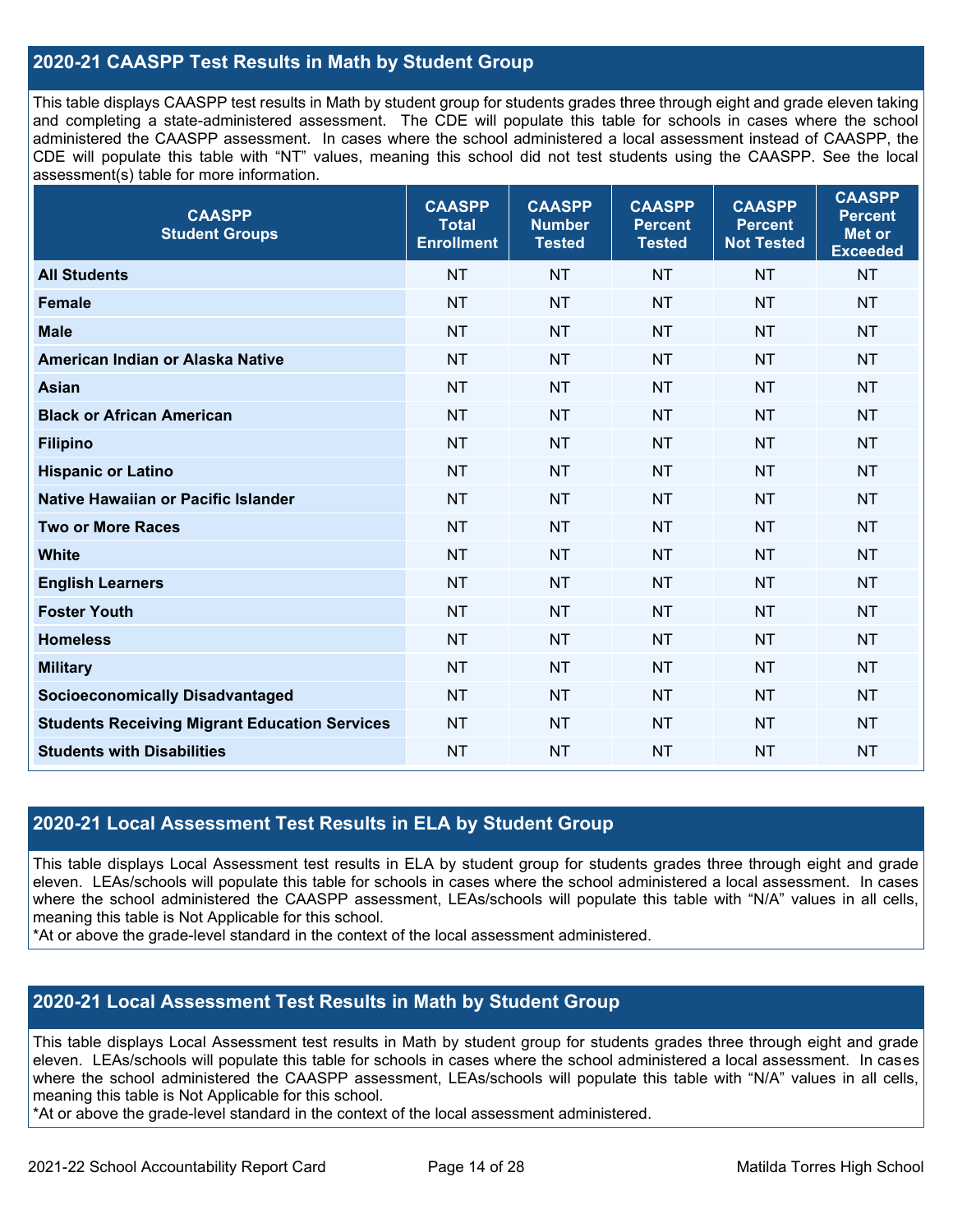### **CAASPP Test Results in Science for All Students**

This table displays the percentage of all students grades five, eight, and High School meeting or exceeding the State Standard.

The 2019-2020 data cells with N/A values indicate that the 2019-2020 data are not available due to the COVID-19 pandemic and resulting summative testing suspension. The Executive Order N-30-20 was issued which waived the assessment, accountability, and reporting requirements for the 2019-2020 school year.

For any 2020-2021 data cells with N/T values indicate that this school did not test students using the CAASPP Science.

| <b>Subject</b>                                  | <b>School</b> | <b>School</b> | <b>District</b> | District. | <b>State</b> | <b>State</b> |
|-------------------------------------------------|---------------|---------------|-----------------|-----------|--------------|--------------|
|                                                 | 2019-20       | 2020-21       | 2019-20         | 2020-21   | 2019-20      | 2020-21      |
| <b>Science</b><br>(grades 5, 8 and high school) | N/A           | NT            | N/A             | NT        | N/A          | 28.72        |

#### **2020-21 CAASPP Test Results in Science by Student Group**

This table displays CAASPP test results in Science by student group for students grades five, eight, and High School. For any data cells with N/T values indicate that this school did not test students using the CAASPP Science.

| <b>Student Group</b>                                 | <b>Total</b><br><b>Enrollment</b> | <b>Number</b><br><b>Tested</b> | <b>Percent</b><br><b>Tested</b> | <b>Percent</b><br><b>Not Tested</b> | <b>Percent</b><br><b>Met or</b><br><b>Exceeded</b> |
|------------------------------------------------------|-----------------------------------|--------------------------------|---------------------------------|-------------------------------------|----------------------------------------------------|
| <b>All Students</b>                                  | <b>NT</b>                         | <b>NT</b>                      | <b>NT</b>                       | <b>NT</b>                           | <b>NT</b>                                          |
| <b>Female</b>                                        | <b>NT</b>                         | <b>NT</b>                      | <b>NT</b>                       | <b>NT</b>                           | <b>NT</b>                                          |
| <b>Male</b>                                          | <b>NT</b>                         | <b>NT</b>                      | <b>NT</b>                       | <b>NT</b>                           | <b>NT</b>                                          |
| American Indian or Alaska Native                     | <b>NT</b>                         | <b>NT</b>                      | <b>NT</b>                       | <b>NT</b>                           | <b>NT</b>                                          |
| <b>Asian</b>                                         | <b>NT</b>                         | <b>NT</b>                      | <b>NT</b>                       | <b>NT</b>                           | <b>NT</b>                                          |
| <b>Black or African American</b>                     | <b>NT</b>                         | <b>NT</b>                      | <b>NT</b>                       | <b>NT</b>                           | <b>NT</b>                                          |
| <b>Filipino</b>                                      | <b>NT</b>                         | <b>NT</b>                      | <b>NT</b>                       | <b>NT</b>                           | <b>NT</b>                                          |
| <b>Hispanic or Latino</b>                            | <b>NT</b>                         | <b>NT</b>                      | <b>NT</b>                       | <b>NT</b>                           | <b>NT</b>                                          |
| Native Hawaiian or Pacific Islander                  | <b>NT</b>                         | <b>NT</b>                      | <b>NT</b>                       | <b>NT</b>                           | <b>NT</b>                                          |
| <b>Two or More Races</b>                             | <b>NT</b>                         | <b>NT</b>                      | <b>NT</b>                       | <b>NT</b>                           | <b>NT</b>                                          |
| <b>White</b>                                         | <b>NT</b>                         | <b>NT</b>                      | <b>NT</b>                       | <b>NT</b>                           | <b>NT</b>                                          |
| <b>English Learners</b>                              | <b>NT</b>                         | <b>NT</b>                      | <b>NT</b>                       | <b>NT</b>                           | <b>NT</b>                                          |
| <b>Foster Youth</b>                                  | <b>NT</b>                         | <b>NT</b>                      | <b>NT</b>                       | <b>NT</b>                           | <b>NT</b>                                          |
| <b>Homeless</b>                                      | <b>NT</b>                         | <b>NT</b>                      | <b>NT</b>                       | <b>NT</b>                           | <b>NT</b>                                          |
| <b>Military</b>                                      | <b>NT</b>                         | <b>NT</b>                      | <b>NT</b>                       | <b>NT</b>                           | <b>NT</b>                                          |
| <b>Socioeconomically Disadvantaged</b>               | <b>NT</b>                         | <b>NT</b>                      | <b>NT</b>                       | <b>NT</b>                           | <b>NT</b>                                          |
| <b>Students Receiving Migrant Education Services</b> | <b>NT</b>                         | <b>NT</b>                      | <b>NT</b>                       | <b>NT</b>                           | <b>NT</b>                                          |
| <b>Students with Disabilities</b>                    | <b>NT</b>                         | <b>NT</b>                      | <b>NT</b>                       | <b>NT</b>                           | <b>NT</b>                                          |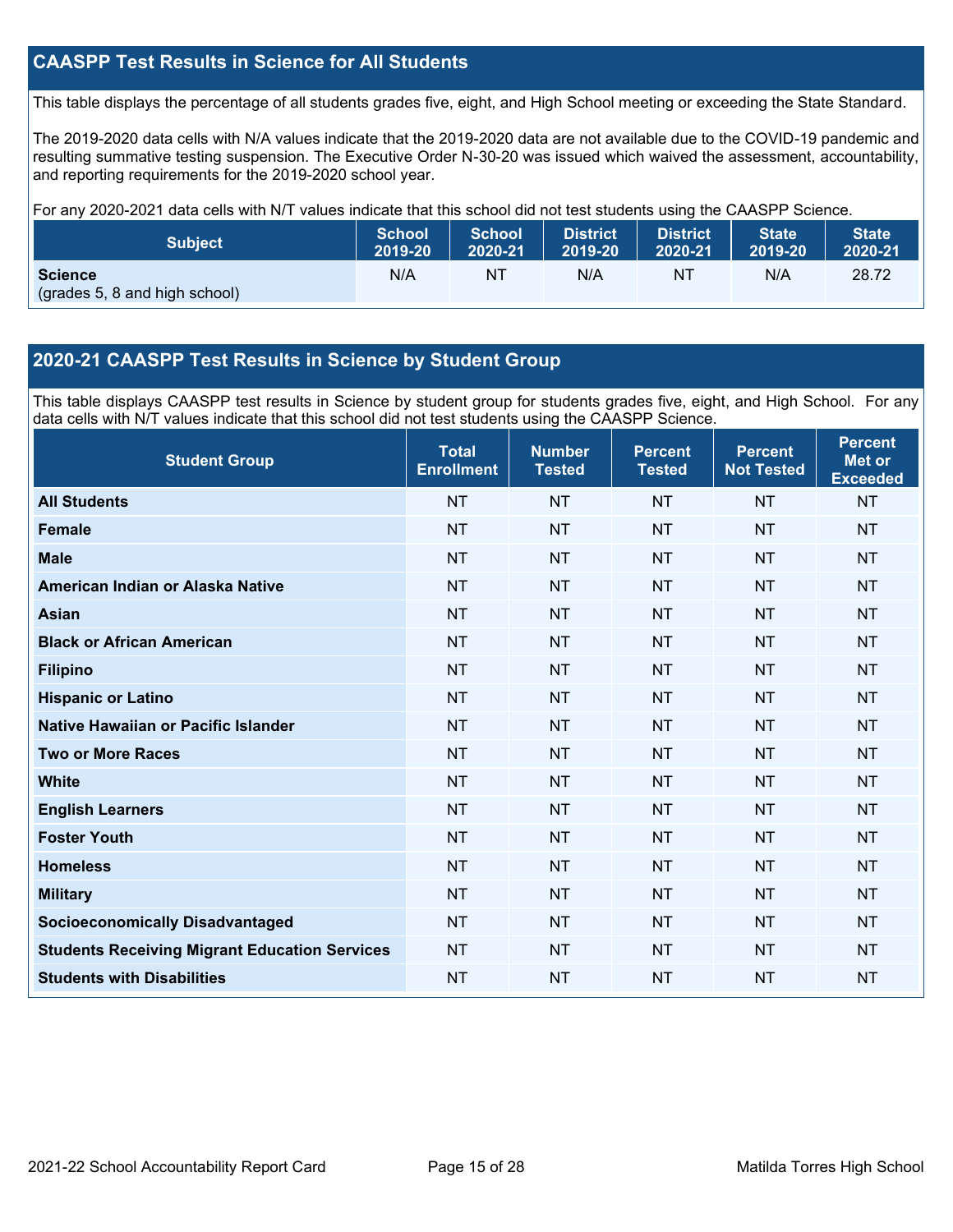#### **2020-21 Career Technical Education Programs**

Madera Unified School District (MUSD) has 26 career pathways that consist of a minimum of 3 courses (introduction, concentrator. and capstone), and provide students with the opportunity to gain industry-level skills and knowledge through a rigorous and relevant curriculum, provide the opportunity to earn post-secondary college credits through articulation and Dual Enrollment and have the opportunity to attain industry-recognized stackable certifications. Most of the CTE classes receive A-G credit in core or elective areas. These pathways are represented by the following industry sectors: Agriculture and Natural Resources, Arts, Media, and Entertainment, Building Trades and Construction, Business and Finance, Education, Child Development, Engineering and Architecture, Health Science and Medical Technology, Hospitality, Tourism and Recreation, Manufacturing and Product Development, Marketing Sales and Service, Public Services, and Transportation. Each career pathway offered is aligned to the fastest growing industry sectors in Madera County as verified through the Workforce Investment Board, Madera Redevelopment Agency, and EMSI. District and Career Pathway advisory committees meet minimally twice a year to ensure that each career pathway aligns to industry demands and are aligned with postsecondary institutions. Each Career Pathway advisory is composed of teachers, parents, students, administrators, business and industry partners, representation from the Workforce Investment Board, career guidance counselors, and school board members. All Career Pathway courses are aligned to the CTE model standards and integrate California Common Core Literacy Standards. All courses are taught by appropriately credentialed CTE teachers and to ensure that CTE teachers are teaching industry-level skills they are required to complete a minimum of twenty externship hours annually. All Career Pathways are affiliated with a Career Technical Student Organization and student participation is a graded component of each career pathway course. All of the classes and pathway sequences can be found on [http://www.maderacte.com/.](http://www.maderacte.com/) Here you will also find what specific courses are offered at each high school, where there are Dual Credit opportunities, and which courses receive A-G designation. If a pathway is not offered at a student's home school they are eligible for a Career Academy of Special Interest Transfer to ensure equal access for students based on their interests.

### **2020-21 Career Technical Education (CTE) Participation**

| <b>Measure</b>                                                                                                                    | <b>CTE Program Participation</b> |
|-----------------------------------------------------------------------------------------------------------------------------------|----------------------------------|
| Number of Pupils Participating in CTE                                                                                             | 728                              |
| Percent of Pupils that Complete a CTE Program and Earn a High School Diploma                                                      |                                  |
| Percent of CTE Courses that are Sequenced or Articulated Between the School and<br><b>Institutions of Postsecondary Education</b> | Δ                                |

### **Course Enrollment/Completion**

This table displays the course enrollment/completion of University of California (UC) and/or California State University (CSU) admission requirements.

| <b>UC/CSU Course Measure</b>                                                | <b>Percent</b> |
|-----------------------------------------------------------------------------|----------------|
| 2020-2021 Pupils Enrolled in Courses Required for UC/CSU Admission          | 99.14          |
| 2019-2020 Graduates Who Completed All Courses Required for UC/CSU Admission |                |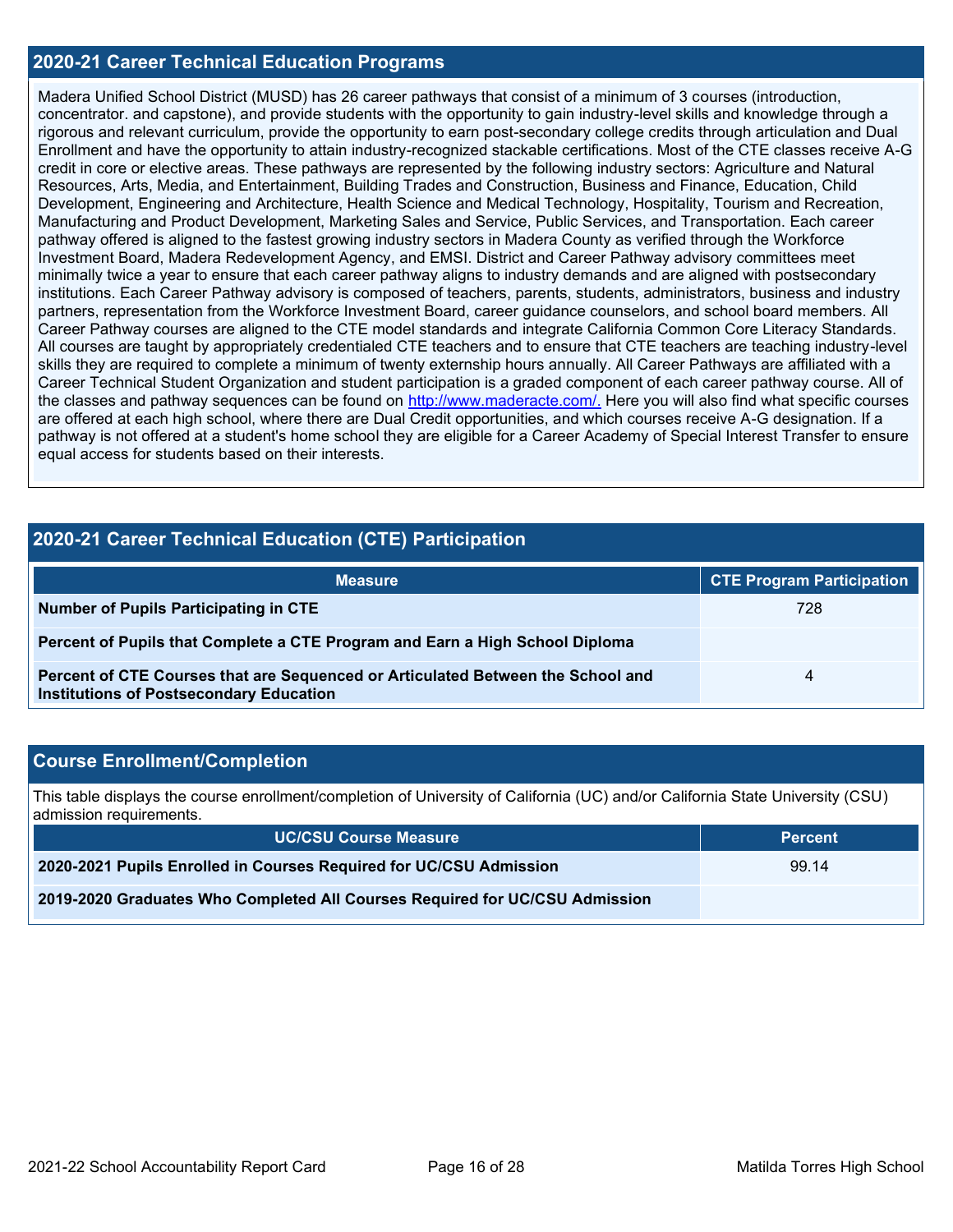## **B. Pupil Outcomes State Priority: Other Pupil Outcomes**

The SARC provides the following information relevant to the State priority: Other Pupil Outcomes (Priority 8): Pupil outcomes in the subject area of physical education.

#### **2020-21 California Physical Fitness Test Results**

Due to the COVID-19 crisis, the Physical Fitness Test was suspended during the 2020-2021 school year and therefore no data are reported and each cell in this table is populated with "N/A."

| <b>Grade Level</b> | <b>Four of Six Fitness Standards</b> | <b>Five of Six Fitness Standards</b> | Percentage of Students Meeting   Percentage of Students Meeting   Percentage of Students Meeting  <br><b>Six of Six Fitness Standards</b> |
|--------------------|--------------------------------------|--------------------------------------|-------------------------------------------------------------------------------------------------------------------------------------------|
| Grade 5            | N/A                                  | N/A                                  | N/A                                                                                                                                       |
| Grade 7            | N/A                                  | N/A                                  | N/A                                                                                                                                       |
| Grade 9            | N/A                                  | N/A                                  | N/A                                                                                                                                       |

## **C. Engagement State Priority: Parental Involvement**

The SARC provides the following information relevant to the State priority: Parental Involvement (Priority 3): Efforts the school district makes to seek parent input in making decisions regarding the school district and at each school site.

#### **2021-22 Opportunities for Parental Involvement**

At this time, THS has no formal Parent Club or Parent-Teacher Association; however, we have initiated a Parent Booster Club for Athletics. When it comes to THS Athletics, we want to stay involved with our community. One way we do this is through our partnership with our Athletic Booster Club. The THS Parent Booster Club gives families and our community a chance to be involved with THS and the Athletics Department. The Athletic Department intends to host camps for the youth in our community and participate in community service throughout the year. The THS Athletic Department wants to give back to the community that has given us so much. We want our student-athletes to use the "We are T.O.R.O.S" mantra not just in school or in athletics, but also in their everyday lives away from campus.

Given this is our opening year, in the midst of a pandemic, many of the activities offered that connect THS to the larger community have been offered through our Department of Community Services and Parent Resource Center (PRC). The PRC has offered a series of classes, and/or workshops on a quarterly basis throughout this year that has helped to connect our parents to the latest in parent leadership opportunities and best practices of the learning and teaching process. The following resources are made available to all THS parents:

- Virtual Online classes
- Parent Portal Support

Parenting skills classes

- The Parent Project Program
- Parent Leadership classes
- Parent Education Workshops/Classes
- Parent Institute for Quality Education (THS Cohort)
- HiSET Preparation Classes
- English as a Second Language
- Finance/Homeownership Workshops
- Computer Literacy Classes (THS Cohort)
- Adult and Family Literacy
- Community Resources and Referrals
- Citizenship Classes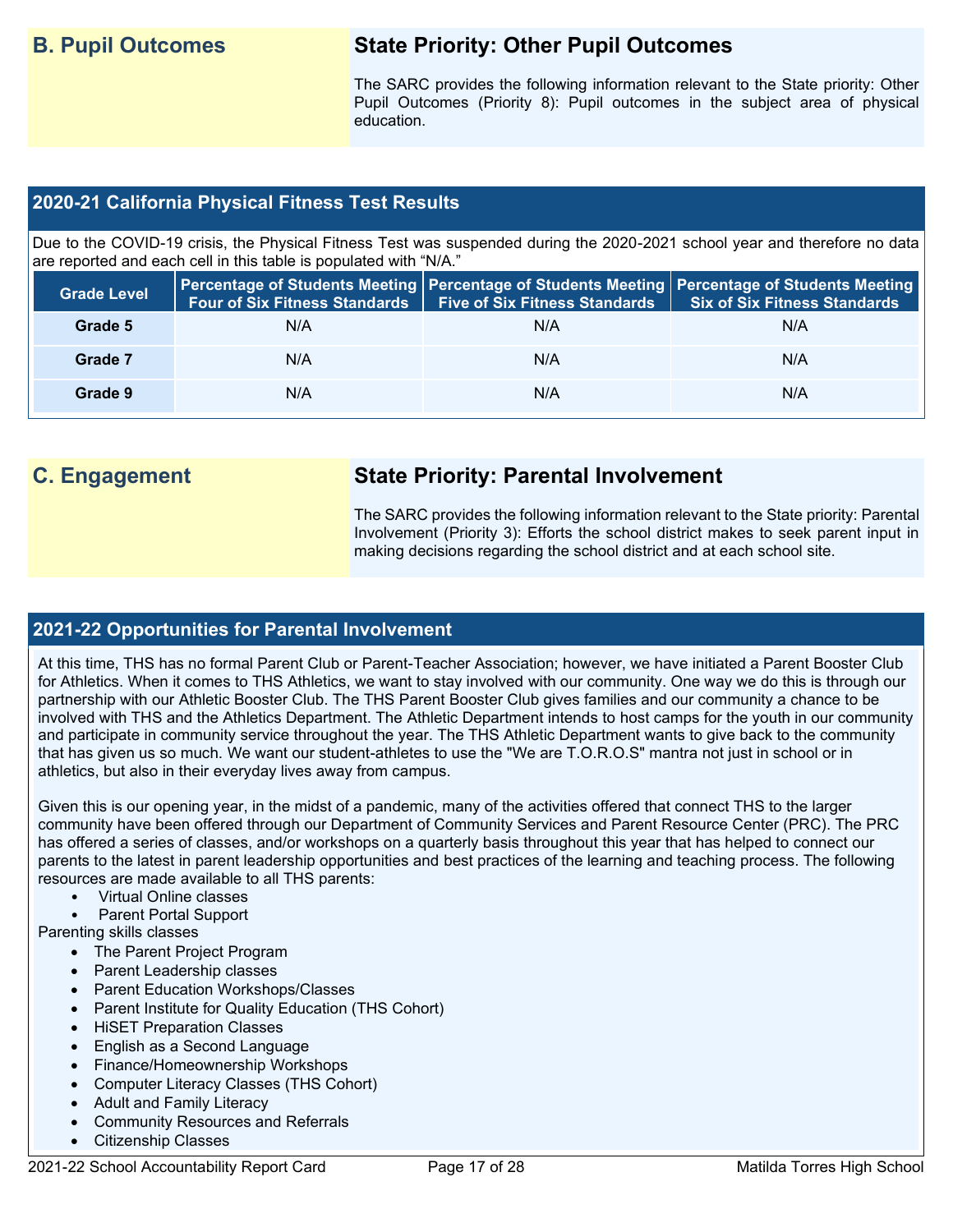#### **2021-22 Opportunities for Parental Involvement**

- Annual Parent and Community Engagement Conference
- Family Health/Wellness Workshops

Additionally, THS offered regular parent involvement opportunities via our School Site Council (SSC), English Learner Advisory Committee (ELAC), Annual Title I Parent Meeting, Parent Orientation, Counselor Family/Student Support Sessions, and Back to School Night. While nearly all meetings were held virtually, all sessions were open to the public to participate and attend.

## **C. Engagement State Priority: Pupil Engagement**

The SARC provides the following information relevant to the State priority: Pupil Engagement (Priority 5):

- High school dropout rates;
- High school graduation rates; and
- Chronic Absenteeism

| Dropout Rate and Graduation Rate (Four-Year Cohort Rate) |                          |                          |                   |                            |                            |                            |                         |                         |                         |  |
|----------------------------------------------------------|--------------------------|--------------------------|-------------------|----------------------------|----------------------------|----------------------------|-------------------------|-------------------------|-------------------------|--|
| <b>Indicator</b>                                         | <b>School</b><br>2018-19 | <b>School</b><br>2019-20 | School<br>2020-21 | <b>District</b><br>2018-19 | <b>District</b><br>2019-20 | <b>District</b><br>2020-21 | <b>State</b><br>2018-19 | <b>State</b><br>2019-20 | <b>State</b><br>2020-21 |  |
| <b>Dropout Rate</b>                                      |                          |                          |                   |                            |                            |                            |                         |                         |                         |  |
| <b>Graduation Rate</b>                                   |                          |                          |                   |                            |                            |                            |                         |                         |                         |  |

#### **2020-21 Graduation Rate by Student Group (Four-Year Cohort Rate)**

This table displays the 2020-21 graduation rate by student group. For information on the Four-Year Adjusted Cohort Graduation Rate (ACGR), visit the CDE Adjusted Cohort Graduation Rate web page at [www.cde.ca.gov/ds/ad/acgrinfo.asp.](http://www.cde.ca.gov/ds/ad/acgrinfo.asp)

| <b>Student Group</b>                | <b>Number of</b><br><b>Students in Cohort</b> | <b>Number of</b><br><b>Cohort Graduates</b> | <b>Cohort</b><br><b>Graduation Rate</b> |
|-------------------------------------|-----------------------------------------------|---------------------------------------------|-----------------------------------------|
| <b>All Students</b>                 | 0.0                                           | 0.0                                         | 0.0                                     |
| Female                              | 0.0                                           | 0.0                                         | 0.0                                     |
| <b>Male</b>                         | 0.0                                           | 0.0                                         | 0.0                                     |
| American Indian or Alaska Native    | 0.0                                           | 0.0                                         | 0.0                                     |
| Asian                               | 0.0                                           | 0.0                                         | 0.0                                     |
| <b>Black or African American</b>    | 0.0                                           | 0.0                                         | 0.0                                     |
| <b>Filipino</b>                     | 0.0                                           | 0.0                                         | 0.0                                     |
| <b>Hispanic or Latino</b>           | 0.0                                           | 0.0                                         | 0.0                                     |
| Native Hawaiian or Pacific Islander | 0.0                                           | 0.0                                         | 0.0                                     |
| <b>Two or More Races</b>            | 0.0                                           | 0.0                                         | 0.0                                     |
| <b>White</b>                        | 0.0                                           | 0.0                                         | 0.0                                     |
| <b>English Learners</b>             | 0.0                                           | 0.0                                         | 0.0                                     |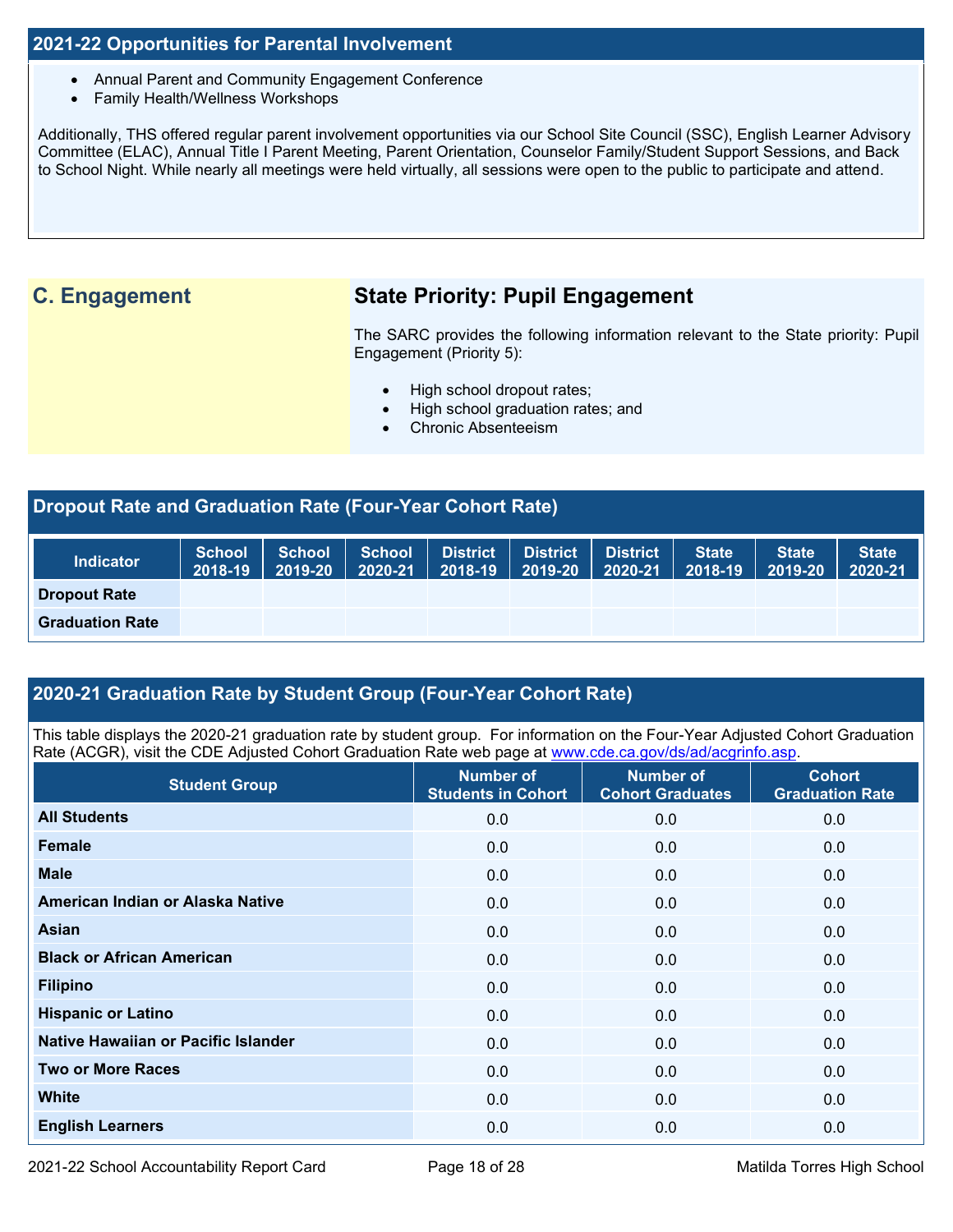| <b>Foster Youth</b>                                  | 0.0 | 0.0 | 0.0 |
|------------------------------------------------------|-----|-----|-----|
| <b>Homeless</b>                                      | 0.0 | 0.0 | 0.0 |
| <b>Socioeconomically Disadvantaged</b>               | 0.0 | 0.0 | 0.0 |
| <b>Students Receiving Migrant Education Services</b> | 0.0 | 0.0 | 0.0 |
| <b>Students with Disabilities</b>                    | 0.0 | 0.0 | 0.0 |

## **2020-21 Chronic Absenteeism by Student Group**

| <b>Student Group</b>                                 | <b>Cumulative</b><br><b>Enrollment</b> | <b>Chronic</b><br><b>Absenteeism</b><br><b>Eligible Enrollment</b> | <b>Chronic</b><br><b>Absenteeism</b><br><b>Count</b> | <b>Chronic</b><br><b>Absenteeism</b><br><b>Rate</b> |
|------------------------------------------------------|----------------------------------------|--------------------------------------------------------------------|------------------------------------------------------|-----------------------------------------------------|
| <b>All Students</b>                                  | 959                                    | 942                                                                | 71                                                   | 7.5                                                 |
| <b>Female</b>                                        | 456                                    | 447                                                                | 29                                                   | 6.5                                                 |
| <b>Male</b>                                          | 503                                    | 495                                                                | 42                                                   | 8.5                                                 |
| American Indian or Alaska Native                     | 7                                      | 7                                                                  | 2                                                    | 28.6                                                |
| <b>Asian</b>                                         | 4                                      | 4                                                                  | $\Omega$                                             | 0.0                                                 |
| <b>Black or African American</b>                     | $\overline{7}$                         | 6                                                                  | $\overline{2}$                                       | 33.3                                                |
| <b>Filipino</b>                                      | 3                                      | 3                                                                  | $\mathbf 1$                                          | 33.3                                                |
| <b>Hispanic or Latino</b>                            | 884                                    | 870                                                                | 59                                                   | 6.8                                                 |
| Native Hawaiian or Pacific Islander                  | $\Omega$                               | 0                                                                  | 0                                                    | 0.0                                                 |
| <b>Two or More Races</b>                             | 3                                      | 3                                                                  | 1                                                    | 33.3                                                |
| White                                                | 49                                     | 47                                                                 | 6                                                    | 12.8                                                |
| <b>English Learners</b>                              | 162                                    | 159                                                                | 12                                                   | 7.5                                                 |
| <b>Foster Youth</b>                                  | 10                                     | 9                                                                  | $\Omega$                                             | 0.0                                                 |
| <b>Homeless</b>                                      | 21                                     | 20                                                                 | 5                                                    | 25.0                                                |
| <b>Socioeconomically Disadvantaged</b>               | 892                                    | 876                                                                | 71                                                   | 8.1                                                 |
| <b>Students Receiving Migrant Education Services</b> | 23                                     | 23                                                                 | 1                                                    | 4.3                                                 |
| <b>Students with Disabilities</b>                    | 103                                    | 101                                                                | 15                                                   | 14.9                                                |

## **C. Engagement State Priority: School Climate**

The SARC provides the following information relevant to the State priority: School Climate (Priority 6):

- Pupil suspension rates;
- Pupil expulsion rates; and
- Other local measures on the sense of safety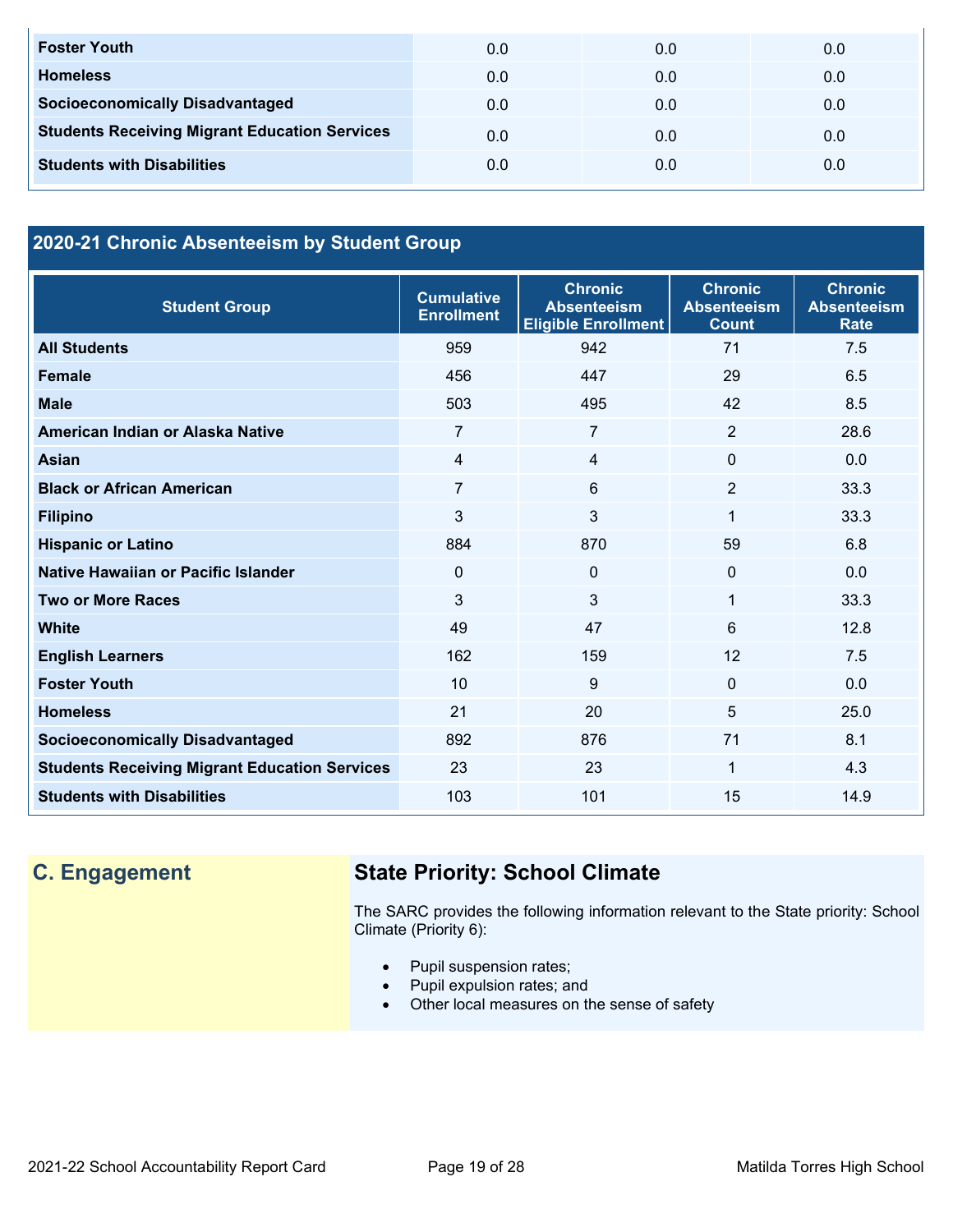#### **Suspensions and Expulsions**

This table displays suspensions and expulsions data collected between July through June, each full school year respectively. Data collected during the 2020-21 school year may not be comparable to earlier years of this collection due to differences in learning mode instruction in response to the COVID-19 pandemic.

| <b>Subject</b>     | <b>School</b><br>2018-19 | <b>School</b><br>2020-21 | <b>District</b><br>2018-19 | <b>District</b><br>2020-21 | <b>State</b><br>2018-19 | <b>State</b><br>2020-21 |
|--------------------|--------------------------|--------------------------|----------------------------|----------------------------|-------------------------|-------------------------|
| <b>Suspensions</b> |                          | 0.10                     | 6.51                       | 0.18                       | 3.47                    | 0.20                    |
| <b>Expulsions</b>  |                          | 0.00                     | 0.34                       | 0.00                       | 0.08                    | 0.00                    |

This table displays suspensions and expulsions data collected between July through February, partial school year due to the COVID-19 pandemic. The 2019-2020 suspensions and expulsions rate data are not comparable to other year data because the 2019-2020 school year is a partial school year due to the COVID-19 crisis. As such, it would be inappropriate to make any comparisons in rates of suspensions and expulsions in the 2019-2020 school year compared to other school years.

| <b>Subject</b>     | <b>School</b><br>2019-20 | <b>District</b><br>2019-20 | <b>State</b><br>2019-20 |
|--------------------|--------------------------|----------------------------|-------------------------|
| <b>Suspensions</b> |                          | 4.05                       | 2.45                    |
| <b>Expulsions</b>  |                          | 0.18                       | 0.05                    |

#### **2020-21 Suspensions and Expulsions by Student Group**

| <b>Student Group</b>                                 | <b>Suspensions Rate</b> | <b>Expulsions Rate</b> |
|------------------------------------------------------|-------------------------|------------------------|
| <b>All Students</b>                                  | 0.10                    | 0.00                   |
| <b>Female</b>                                        | 0.00                    | 0.00                   |
| <b>Male</b>                                          | 0.20                    | 0.00                   |
| American Indian or Alaska Native                     | 0.00                    | 0.00                   |
| <b>Asian</b>                                         | 0.00                    | 0.00                   |
| <b>Black or African American</b>                     | 0.00                    | 0.00                   |
| <b>Filipino</b>                                      | 0.00                    | 0.00                   |
| <b>Hispanic or Latino</b>                            | 0.11                    | 0.00                   |
| Native Hawaiian or Pacific Islander                  | 0.00                    | 0.00                   |
| <b>Two or More Races</b>                             | 0.00                    | 0.00                   |
| <b>White</b>                                         | 0.00                    | 0.00                   |
| <b>English Learners</b>                              | 0.00                    | 0.00                   |
| <b>Foster Youth</b>                                  | 0.00                    | 0.00                   |
| <b>Homeless</b>                                      | 0.00                    | 0.00                   |
| <b>Socioeconomically Disadvantaged</b>               | 0.11                    | 0.00                   |
| <b>Students Receiving Migrant Education Services</b> | 0.00                    | 0.00                   |
| <b>Students with Disabilities</b>                    | 0.00                    | 0.00                   |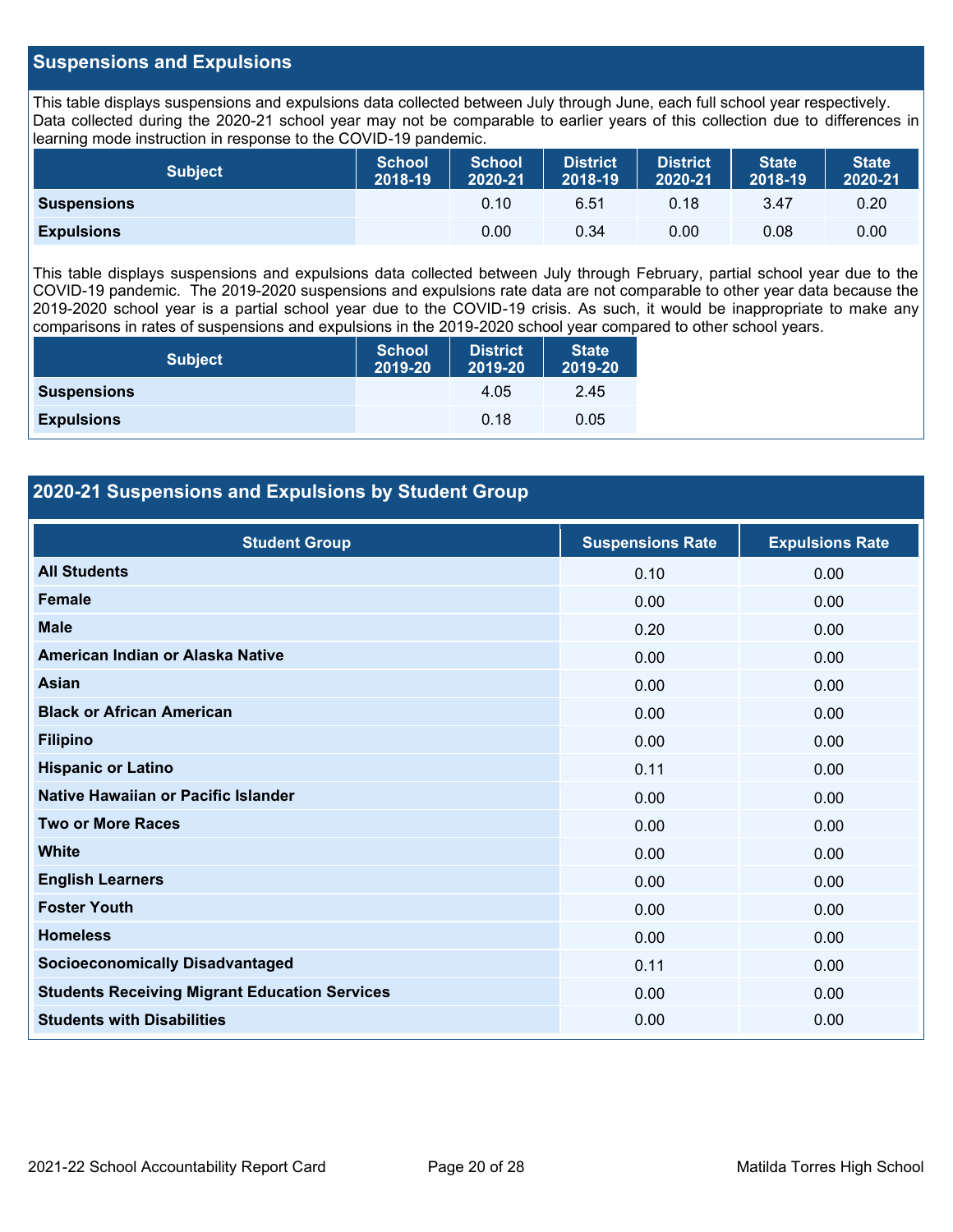#### **2021-22 School Safety Plan**

The safety of all our students and staff is always our first priority. Our school is compliant with all laws and regulations set forth by our state/federal government. Our school adheres to all board policies and directives established by our governing board and district executive management. Our School Safety Plan was review and updated in January of 2021 and then approved by our school board. The initial plan was drafted using various stakeholder feedback and current best practices employed at our other comprehensive high schools. Our Safety Plan includes the schools' disaster preparedness plan and information regarding gang affiliation. Fire, earthquake and lockdown drills are held annually to ensure that all stakeholders are familiar with emergency response protocols. Additionally, THS is a closed campus during the school day. Our site has a total of 3 full-time safety officers and one full-time police officer. Students are supervised before school, after school, during Break and Lunch by certificated and classified staff members (including security and administration).

#### **2018-19 Secondary Average Class Size and Class Size Distribution**

This table displays the 2018-19 average class size and class size distribution. The columns titled "Number of Classes" indicates how many classes fall into each size category (a range of total students per classroom). At the secondary school level, this information is reported by subject area rather than grade level.

| <b>Subject</b>               | Average<br><b>Class</b><br><b>Size</b> | 1-22 Students | Number of Classes with   Number of Classes with<br>23-32 Students | Number of Classes with<br>33+ Students |
|------------------------------|----------------------------------------|---------------|-------------------------------------------------------------------|----------------------------------------|
| <b>English Language Arts</b> |                                        |               |                                                                   |                                        |
| <b>Mathematics</b>           |                                        |               |                                                                   |                                        |
| <b>Science</b>               |                                        |               |                                                                   |                                        |
| <b>Social Science</b>        |                                        |               |                                                                   |                                        |

#### **2019-20 Secondary Average Class Size and Class Size Distribution**

This table displays the 2019-20 average class size and class size distribution. The columns titled "Number of Classes" indicates how many classes fall into each size category (a range of total students per classroom). At the secondary school level, this information is reported by subject area rather than grade level.

| <b>Subject</b>               | Average<br><b>Class</b><br><b>Size</b> | <b>1-22 Students</b> | Number of Classes with   Number of Classes with<br>23-32 Students | <b>Number of Classes with</b><br>33+ Students |
|------------------------------|----------------------------------------|----------------------|-------------------------------------------------------------------|-----------------------------------------------|
| <b>English Language Arts</b> |                                        |                      |                                                                   |                                               |
| <b>Mathematics</b>           |                                        |                      |                                                                   |                                               |
| <b>Science</b>               |                                        |                      |                                                                   |                                               |
| <b>Social Science</b>        |                                        |                      |                                                                   |                                               |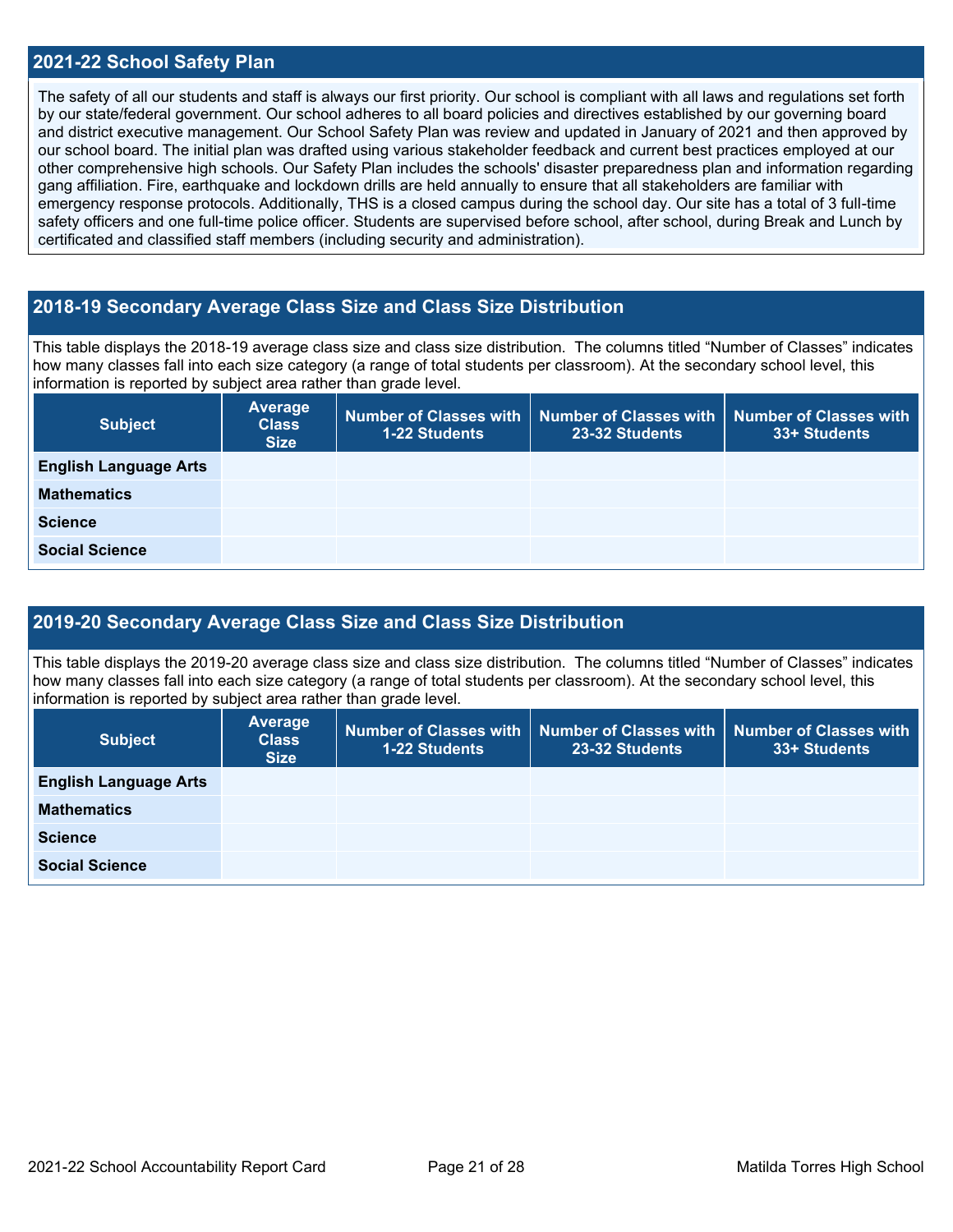#### **2020-21 Secondary Average Class Size and Class Size Distribution**

This table displays the 2020-21 average class size and class size distribution. The columns titled "Number of Classes" indicates how many classes fall into each size category (a range of total students per classroom). At the secondary school level, this information is reported by subject area rather than grade level.

| <b>Subject</b>               | <b>Average</b><br><b>Class</b><br><b>Size</b> | <b>1-22 Students</b> | Number of Classes with   Number of Classes with  <br>23-32 Students | Number of Classes with<br>33+ Students |
|------------------------------|-----------------------------------------------|----------------------|---------------------------------------------------------------------|----------------------------------------|
| <b>English Language Arts</b> | 28                                            | 10                   | 10                                                                  | 18                                     |
| <b>Mathematics</b>           | 34                                            |                      |                                                                     | 24                                     |
| <b>Science</b>               | 34                                            |                      |                                                                     | 23                                     |
| <b>Social Science</b>        | 33                                            |                      |                                                                     | 8                                      |

#### **2020-21 Ratio of Pupils to Academic Counselor**

This table displays the ratio of pupils to Academic Counselor. One full time equivalent (FTE) equals one staff member working full time; one FTE could also represent two staff members who each work 50 percent of full time.

| Title                               | <b>Ratio</b> |
|-------------------------------------|--------------|
| <b>Pupils to Academic Counselor</b> | 310          |

### **2020-21 Student Support Services Staff**

This table displays the number of FTE support staff assigned to this school. One full time equivalent (FTE) equals one staff member working full time; one FTE could also represent two staff members who each work 50 percent of full time.

| <b>Title</b>                                                         | <b>Number of FTE Assigned to School</b> |
|----------------------------------------------------------------------|-----------------------------------------|
| <b>Counselor (Academic, Social/Behavioral or Career Development)</b> | 3                                       |
| Library Media Teacher (Librarian)                                    |                                         |
| Library Media Services Staff (Paraprofessional)                      | $\mathbf{0}$                            |
| <b>Psychologist</b>                                                  |                                         |
| <b>Social Worker</b>                                                 | 0                                       |
| <b>Speech/Language/Hearing Specialist</b>                            | 0.5                                     |
| <b>Resource Specialist (non-teaching)</b>                            | 0                                       |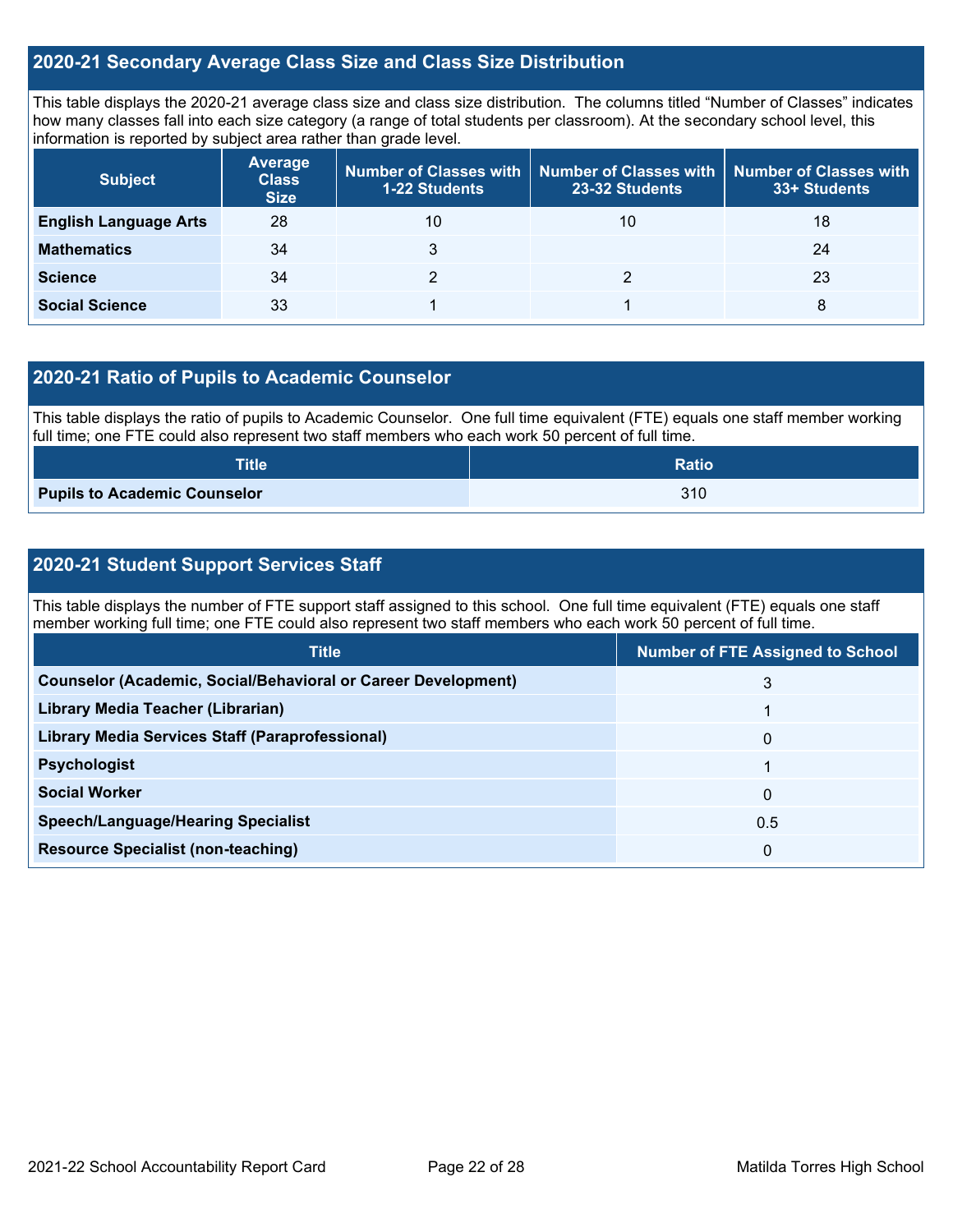#### **2019-20 Expenditures Per Pupil and School Site Teacher Salaries**

This table displays the 2019-20 expenditures per pupil and average teach salary for this school. Cells with N/A values do not require data.

| <b>Level</b>                                         | <b>Total</b><br><b>Expenditures</b><br><b>Per Pupil</b> | <b>Expenditures</b><br><b>Per Pupil</b><br>(Restricted) | <b>Expenditures</b><br><b>Per Pupil</b><br>(Unrestricted) | <b>Average</b><br><b>Teacher</b><br><b>Salary</b> |
|------------------------------------------------------|---------------------------------------------------------|---------------------------------------------------------|-----------------------------------------------------------|---------------------------------------------------|
| <b>School Site</b>                                   |                                                         |                                                         |                                                           |                                                   |
| <b>District</b>                                      | N/A                                                     | N/A                                                     |                                                           | \$75,229                                          |
| <b>Percent Difference - School Site and District</b> | N/A                                                     | N/A                                                     |                                                           |                                                   |
| <b>State</b>                                         |                                                         |                                                         | \$8,444                                                   | \$86,376                                          |
| <b>Percent Difference - School Site and State</b>    | N/A                                                     | N/A                                                     |                                                           |                                                   |

### **2020-21 Types of Services Funded**

At the time this report was published, the most recent financial and salary comparison data from the State of California was for the 2020-21 school year. The Expenditures Per Pupil table provides a comparison of a school's per pupil funding from unrestricted sources with other schools in the district and throughout the state.

The California Department of Education issued guidance to the district in August 2019 regarding how to calculate school-level per-pupil expenditures that will be reported in the 2020-2021 fiscal year.

For detailed information on school expenditures for all districts in California, see the CDE Current Expense of Education & Perpupil Spending Web page at [http://www.](http://www./) cde.ca.gov/ds/fd/ec/. For information on teacher salaries for all districts in California, see the CDE Certificated Salaries & Benefits Web page at<http://www.cde.ca.gov/> ds/fd/cs/. To look up expenditures and salaries for a specific school district, see the Ed-Data Web site at: [http://www.ed-data.org.](http://www.ed-data.org./)

District Revenue Sources (Fiscal Year 2020-21) In addition to general state funding, Madera Unified School District received state and federal funding for the following categorical funds and other support programs:

• Title I, II, III, and IV

#### **2019-20 Teacher and Administrative Salaries**

This table displays the 2019-20 Teacher and Administrative salaries. For detailed information on salaries, see the CDE Certification Salaries & Benefits web page at [http://www.cde.ca.gov/ds/fd/cs/.](http://www.cde.ca.gov/ds/fd/cs/)

| <b>Category</b>                                      | <b>District</b><br><b>Amount</b> | <b>State Average</b><br>for Districts<br>in Same Category |  |
|------------------------------------------------------|----------------------------------|-----------------------------------------------------------|--|
| <b>Beginning Teacher Salary</b>                      | \$45,956                         | \$52,562                                                  |  |
| <b>Mid-Range Teacher Salary</b>                      | \$73,239                         | \$83,575                                                  |  |
| <b>Highest Teacher Salary</b>                        | \$93,867                         | \$104,166                                                 |  |
| <b>Average Principal Salary (Elementary)</b>         | \$124,294                        | \$131,875                                                 |  |
| <b>Average Principal Salary (Middle)</b>             | \$125,066                        | \$137,852                                                 |  |
| <b>Average Principal Salary (High)</b>               | \$135,508                        | \$150,626                                                 |  |
| <b>Superintendent Salary</b>                         | \$225,000                        | \$260,243                                                 |  |
| <b>Percent of Budget for Teacher Salaries</b>        | 30%                              | 34%                                                       |  |
| <b>Percent of Budget for Administrative Salaries</b> | 5%                               | 5%                                                        |  |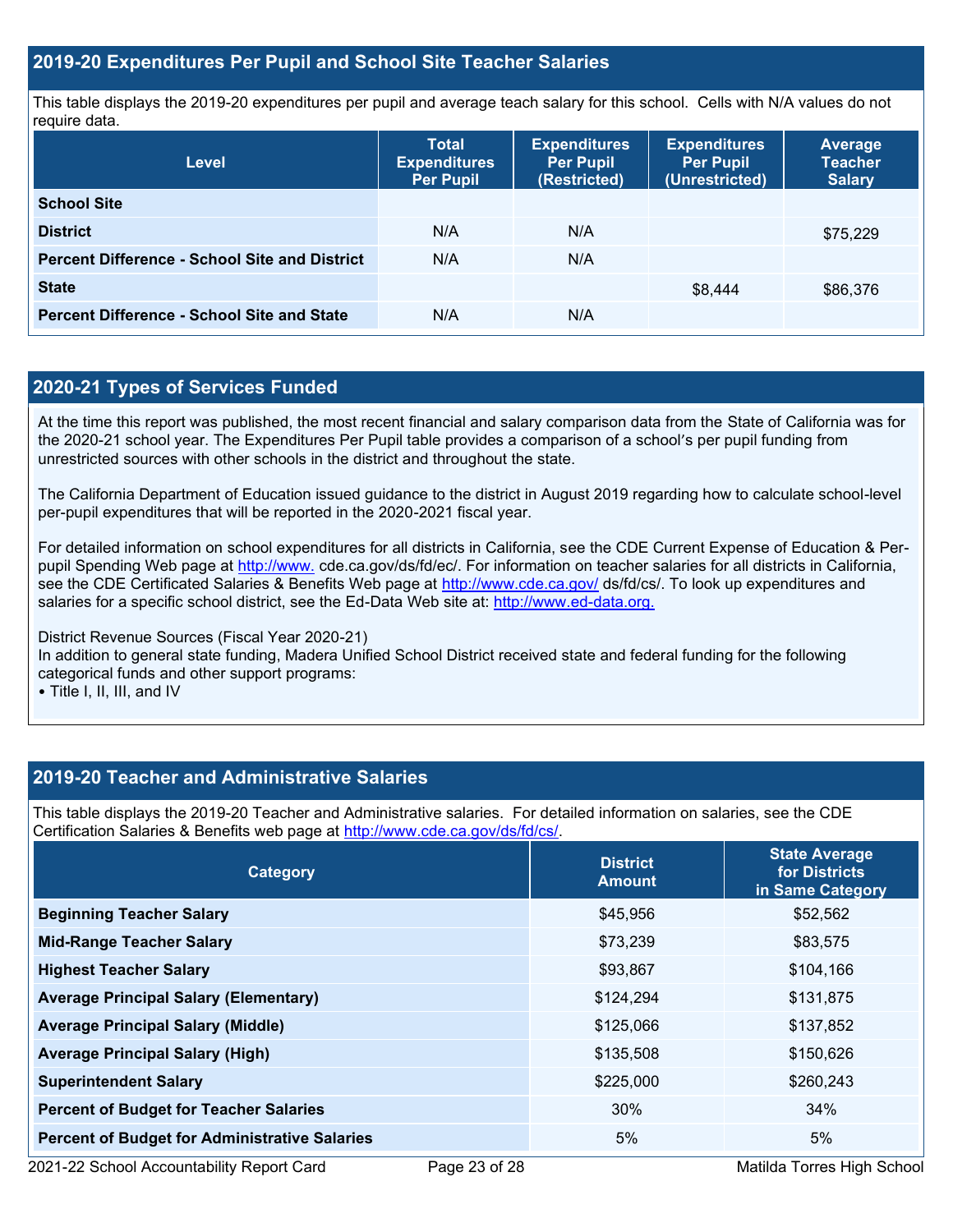| 2020-21 Advanced Placement (AP) Courses                                  |     |
|--------------------------------------------------------------------------|-----|
| This table displays the percent of student in AP courses at this school. |     |
| <b>Percent of Students in AP Courses</b>                                 | 3.8 |

This table displays the number of AP courses offered at this school where there are student course enrollments of at least one student.

| <b>Subject</b>                  | <b>Number of AP Courses Offered</b> |
|---------------------------------|-------------------------------------|
| <b>Computer Science</b>         | $\mathbf{0}$                        |
| <b>English</b>                  | 0                                   |
| <b>Fine and Performing Arts</b> | $\mathbf 0$                         |
| <b>Foreign Language</b>         | 0                                   |
| <b>Mathematics</b>              | $\mathbf 0$                         |
| <b>Science</b>                  | $\mathbf{0}$                        |
| <b>Social Science</b>           |                                     |
| <b>Total AP Courses Offered</b> |                                     |
|                                 |                                     |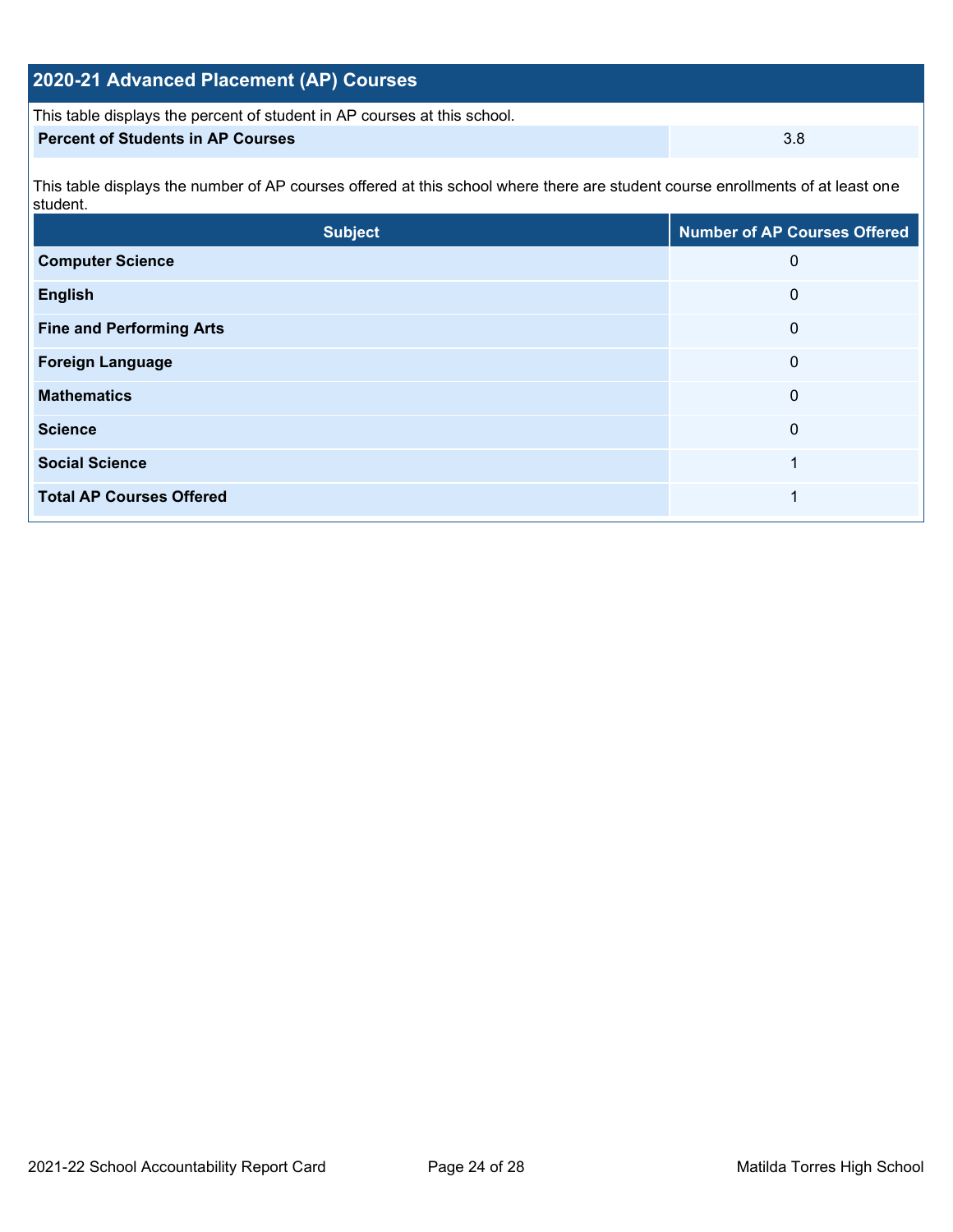#### **Professional Development**

Our district has made a concentrated effort to prioritize the professional development of its faculty. The allocation of general and categorical funds have consistently been set aside to allow school sites to determine how to best meet the needs of their stakeholders. THS has provided resources so that our faculty can attend conferences, attain additional units, clear credentialing requirements, and even allow for CTE teachers to attain extra hours of externship in their specified fields. Externship is required for all CTE teachers annually and must be in the sector they teach. We provide substitute coverage or extra time compensation for up to 20 hours per year for every CTE instructor. Additionally, the district has set aside stipends for teachers obtaining a Master's Degree and a salary ladder for post graduate educational units obtained after a Bachelor's degree. Additionally, instructors who teach our Dual Enrollment courses also receive additional stipends for providing these educational opportunities to our students.

The administrative team at THS, embraces Dylan Williams assertion that, "All teachers [employees] can and need to improve, not because they are not good enough, but because they can be even better." Professional development (PD) needs at THS are differentiated, but some PD opportunities are necessary for all of us because we need to build a collective understanding as a new site developing systems, policies, and procedures. Consequently, THS has identified professional development (PD) needs using both staff and student feedback. Additionally, a variety of PD has also been provided at the start of this school year by our District Academic Coaches. Certificated and classified staff were offered opportunities to select different sessions over a week-long period during our staff institute days to help employees prepare for our opening school year. These PD opportunities were provided as a way to support faculty as we began our school year in a distance learning environment. Additionally, THS collectively attended PD provided by outside consultants that have guided the development of our PBIS Framework. Various additional PD opportunities have been provided through experts on staff in areas of high need (e.g. NWEA, ELLevation, Academic Talk, etc.) and through individual choice via virtual conferences. We know that professional development is about theory and application; as such, we look to align our resources to allow for PD that is differentiated and also targeted. At the end of our 1st semester, the topic of grading was one that increased anxiety and stress for all stakeholders as failure rates were exacerbated by the pandemic and attendance challenges. As a result, the staff explored different texts to identify best practices around this pressing area of concern. Consequently, during this second semester all staff members are participating in a book study on this topic (Equity in Grading: What It Is, Why It Matters, and How It Can Transform Schools and Classrooms).

This table displays the number of school days dedicated to staff development and continuous improvement.

| <b>Subject</b>                                                                  |  | $\vert$ 2019-20 2020-21 2021-22 |
|---------------------------------------------------------------------------------|--|---------------------------------|
| Number of school days dedicated to Staff Development and Continuous Improvement |  |                                 |

# **Madera Unified School District 2020-21 Local Accountability Report Card (LARC) Addendum**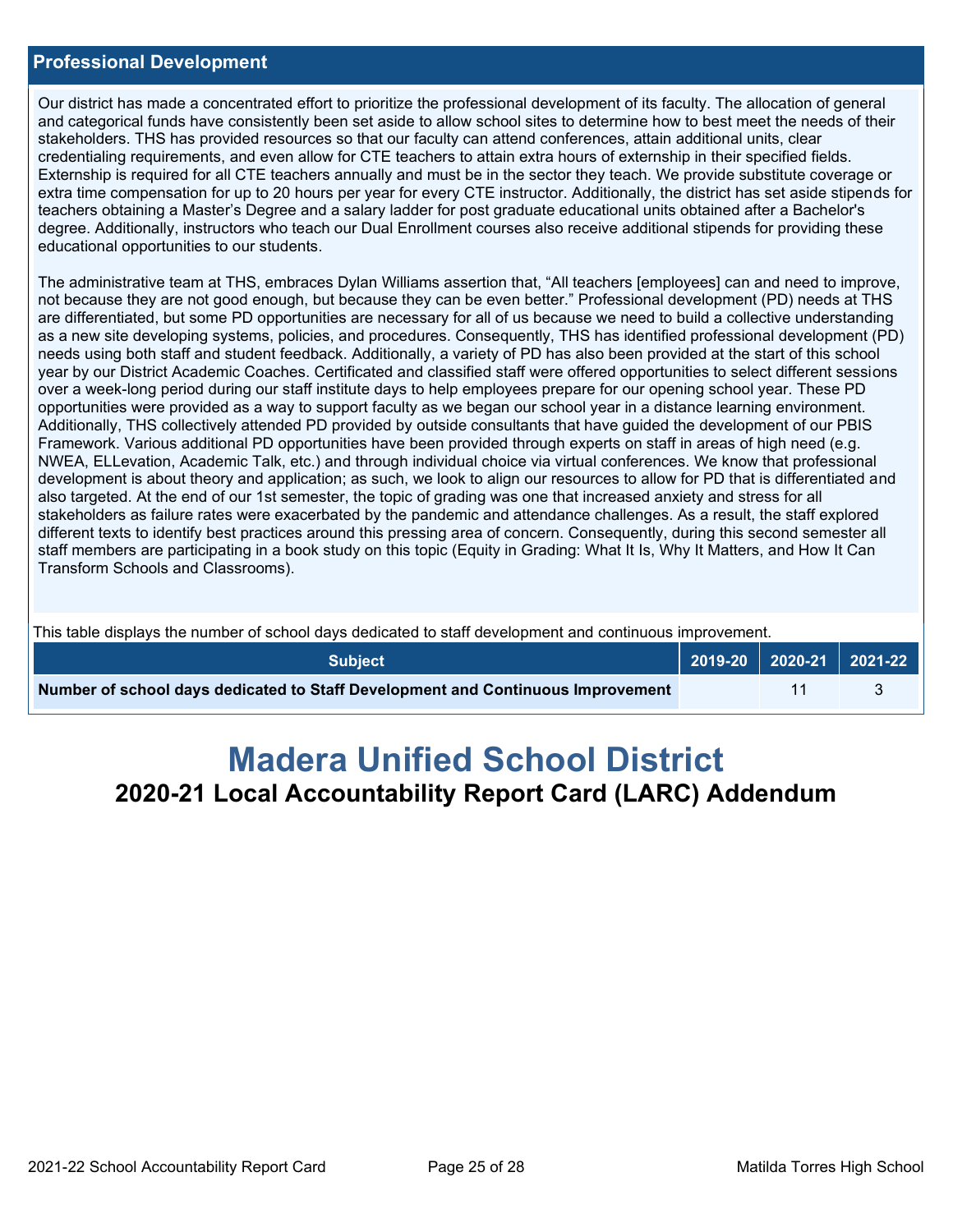## **Local Accountability Report Card (LARC) Addendum**

**2020-21 Local Accountability Report Card (LARC) Addendum Overview**



On July 14, 2021, the California State Board of Education (SBE) determined that the California Department of Education (CDE) will use the SARC as the mechanism to conduct a one-time data collection of the LEA-level aggregate test results of all school's local assessments administered during the 2020–2021 school year in order to meet the federal Every Students Succeeds Act (ESSA) reporting requirement for the Local Educational Agency Accountability Report Cards (LARCs).

Each local educational agency (LEA) is responsible for preparing and posting their annual LARC in accordance with the federal ESSA. As a courtesy, the CDE prepares and posts the LARCs on behalf of all LEAs.

Only for the 2020–2021 school year and the 2020–2021 LARCs, LEAs are required to report their aggregate local assessments test results at the LEA-level to the CDE by populating the tables below via the SARC. These data will be used to meet the LEAs' federal requirement for their LARCs. Note that it is the responsibility of the school and LEA to ensure that all student privacy and suppression rules are in place when reporting data in Tables 3 and 4 in the Addendum, as applicable.

The tables below are not part of the SBE approved 2020–2021 SARC template but rather are the mechanism by which these required data will be collected from LEAs.

For purposes of the LARC and the following tables, an LEA is defined as a school district, a county office of education, or a direct funded charter school.

| <b>2021-22 District Contact Information</b> |                                |  |  |
|---------------------------------------------|--------------------------------|--|--|
| <b>District Name</b>                        | Madera Unified School District |  |  |
| <b>Phone Number</b>                         | 559.675.4500                   |  |  |
| Superintendent                              | <b>Todd Lile</b>               |  |  |
| <b>Email Address</b>                        | toddlile@maderausd.org         |  |  |
| <b>District Website Address</b>             | www.madera.k12.ca.us           |  |  |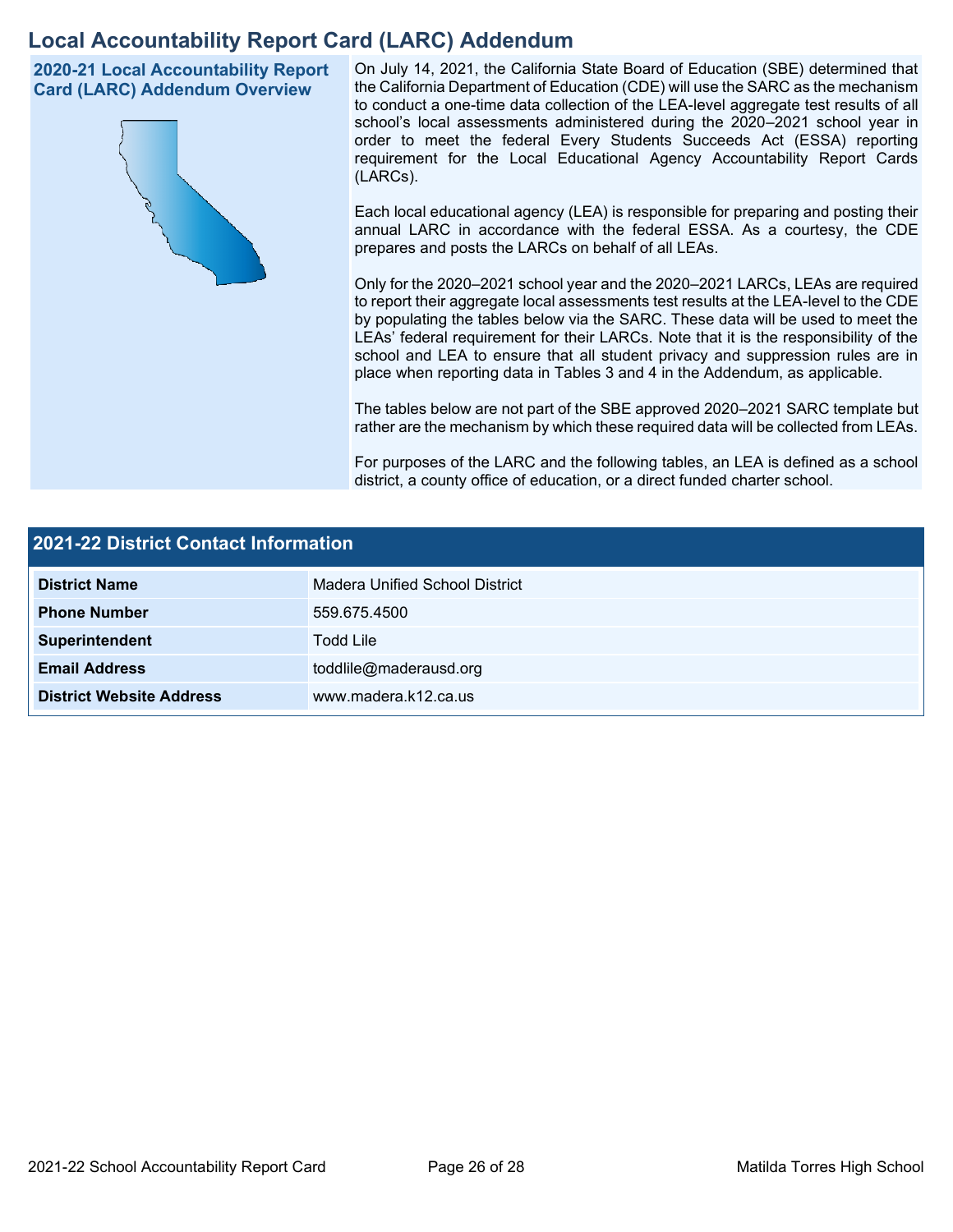### **2020-21 CAASPP Test Results in ELA by Student Group**

This table displays CAASPP test results in ELA by student group for students grades three through eight and grade eleven taking and completing a state-administered assessment. The CDE will populate this table for schools in cases where the school administered the CAASPP assessment. In cases where the school administered a local assessment instead of CAASPP, the CDE will populate this table with "NT" values, meaning this school did not test students using the CAASPP. See the local assessment(s) table for more information.

| <b>CAASPP</b><br><b>Total</b><br><b>Enrollment</b> | <b>CAASPP</b><br><b>Number</b><br><b>Tested</b> | <b>CAASPP</b><br><b>Percent</b><br><b>Tested</b> | <b>CAASPP</b><br><b>Percent</b><br><b>Not Tested</b> | <b>CAASPP</b><br><b>Percent</b><br>Met or<br><b>Exceeded</b> |
|----------------------------------------------------|-------------------------------------------------|--------------------------------------------------|------------------------------------------------------|--------------------------------------------------------------|
| 10502                                              | <b>NT</b>                                       | <b>NT</b>                                        | <b>NT</b>                                            | <b>NT</b>                                                    |
| 5136                                               | <b>NT</b>                                       | <b>NT</b>                                        | <b>NT</b>                                            | <b>NT</b>                                                    |
| 5366                                               | <b>NT</b>                                       | <b>NT</b>                                        | <b>NT</b>                                            | <b>NT</b>                                                    |
| 46                                                 | <b>NT</b>                                       | <b>NT</b>                                        | <b>NT</b>                                            | <b>NT</b>                                                    |
| 103                                                | <b>NT</b>                                       | <b>NT</b>                                        | <b>NT</b>                                            | <b>NT</b>                                                    |
| 146                                                | <b>NT</b>                                       | <b>NT</b>                                        | <b>NT</b>                                            | <b>NT</b>                                                    |
| 18                                                 | <b>NT</b>                                       | <b>NT</b>                                        | <b>NT</b>                                            | <b>NT</b>                                                    |
| 9612                                               | <b>NT</b>                                       | <b>NT</b>                                        | <b>NT</b>                                            | <b>NT</b>                                                    |
| --                                                 | <b>NT</b>                                       | <b>NT</b>                                        | <b>NT</b>                                            | <b>NT</b>                                                    |
| 86                                                 | <b>NT</b>                                       | <b>NT</b>                                        | <b>NT</b>                                            | <b>NT</b>                                                    |
| 487                                                | <b>NT</b>                                       | <b>NT</b>                                        | <b>NT</b>                                            | <b>NT</b>                                                    |
| 2921                                               | <b>NT</b>                                       | <b>NT</b>                                        | <b>NT</b>                                            | <b>NT</b>                                                    |
| 100                                                | <b>NT</b>                                       | <b>NT</b>                                        | <b>NT</b>                                            | <b>NT</b>                                                    |
| 656                                                | <b>NT</b>                                       | <b>NT</b>                                        | <b>NT</b>                                            | <b>NT</b>                                                    |
| 134                                                | <b>NT</b>                                       | <b>NT</b>                                        | <b>NT</b>                                            | <b>NT</b>                                                    |
| 9608                                               | <b>NT</b>                                       | <b>NT</b>                                        | <b>NT</b>                                            | <b>NT</b>                                                    |
| 364                                                | <b>NT</b>                                       | <b>NT</b>                                        | <b>NT</b>                                            | <b>NT</b>                                                    |
| 867                                                | <b>NT</b>                                       | <b>NT</b>                                        | <b>NT</b>                                            | <b>NT</b>                                                    |
|                                                    |                                                 |                                                  |                                                      |                                                              |